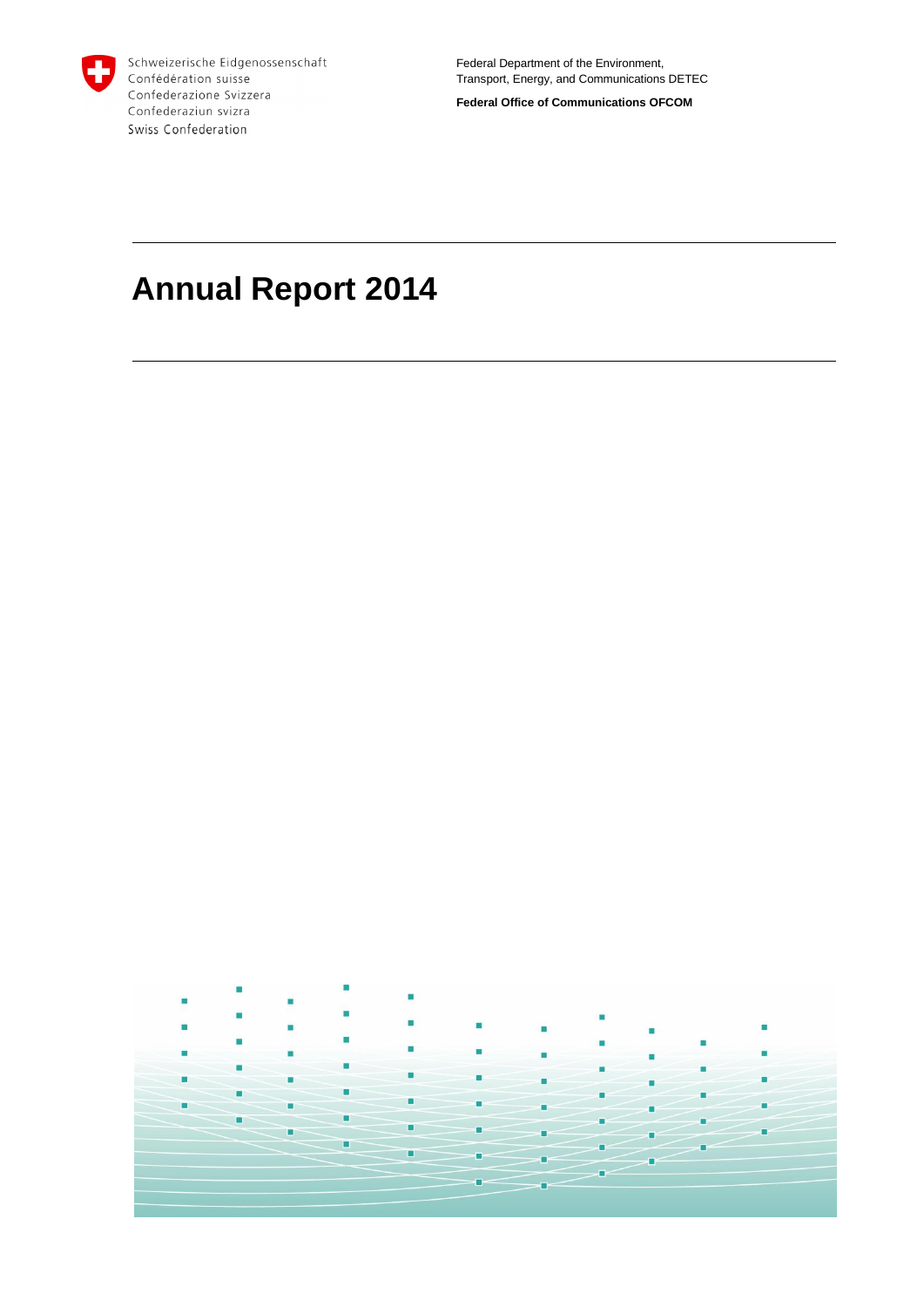# Table of contents

| 1              |       |     |                                                                                       |  |
|----------------|-------|-----|---------------------------------------------------------------------------------------|--|
| $\overline{2}$ |       |     |                                                                                       |  |
|                | 2.1   |     |                                                                                       |  |
|                | 2.2   |     |                                                                                       |  |
|                | 2.3   |     |                                                                                       |  |
|                | 2.4   |     |                                                                                       |  |
|                | 2.4.1 |     |                                                                                       |  |
|                | 2.4.2 |     |                                                                                       |  |
|                | 2.4.3 |     | A package of measures for barrier-free access to the Confederation's websites  3      |  |
|                |       | 244 | Participation in various working bodies, steering committees and international        |  |
| 3              |       |     |                                                                                       |  |
|                | 3.1   |     |                                                                                       |  |
|                | 3.2   |     |                                                                                       |  |
|                | 3.3   |     |                                                                                       |  |
|                | 3.4   |     |                                                                                       |  |
|                | 3.4.1 |     |                                                                                       |  |
|                | 3.4.2 |     |                                                                                       |  |
|                | 3.4.3 |     | Foundation for research into the use of radio and TV: Mediapulse  6                   |  |
|                | 3.4.4 |     |                                                                                       |  |
|                | 3.4.5 |     |                                                                                       |  |
| 4              |       |     |                                                                                       |  |
|                | 4.1   |     |                                                                                       |  |
|                | 4.2   |     |                                                                                       |  |
| 5              |       |     |                                                                                       |  |
|                | 5.1   |     |                                                                                       |  |
|                | 5.2   |     |                                                                                       |  |
|                | 5.3   |     | Management of the ".ch" domain, higher internet data rates and consumer protection  9 |  |
|                | 5.4   |     |                                                                                       |  |
|                | 5.4.1 |     |                                                                                       |  |
|                | 5.4.2 |     |                                                                                       |  |
|                | 5.4.3 |     |                                                                                       |  |
|                | 5.4.4 |     |                                                                                       |  |
|                | 5.4.5 |     |                                                                                       |  |
|                | 5.4.6 |     |                                                                                       |  |
| 6              |       |     |                                                                                       |  |
|                | 6.1   |     |                                                                                       |  |
|                | 6.2   |     |                                                                                       |  |
|                | 6.3   |     |                                                                                       |  |
|                | 6.3.1 |     |                                                                                       |  |
|                | 6.3.2 |     |                                                                                       |  |
|                | 6.3.3 |     |                                                                                       |  |
|                | 6.3.4 |     |                                                                                       |  |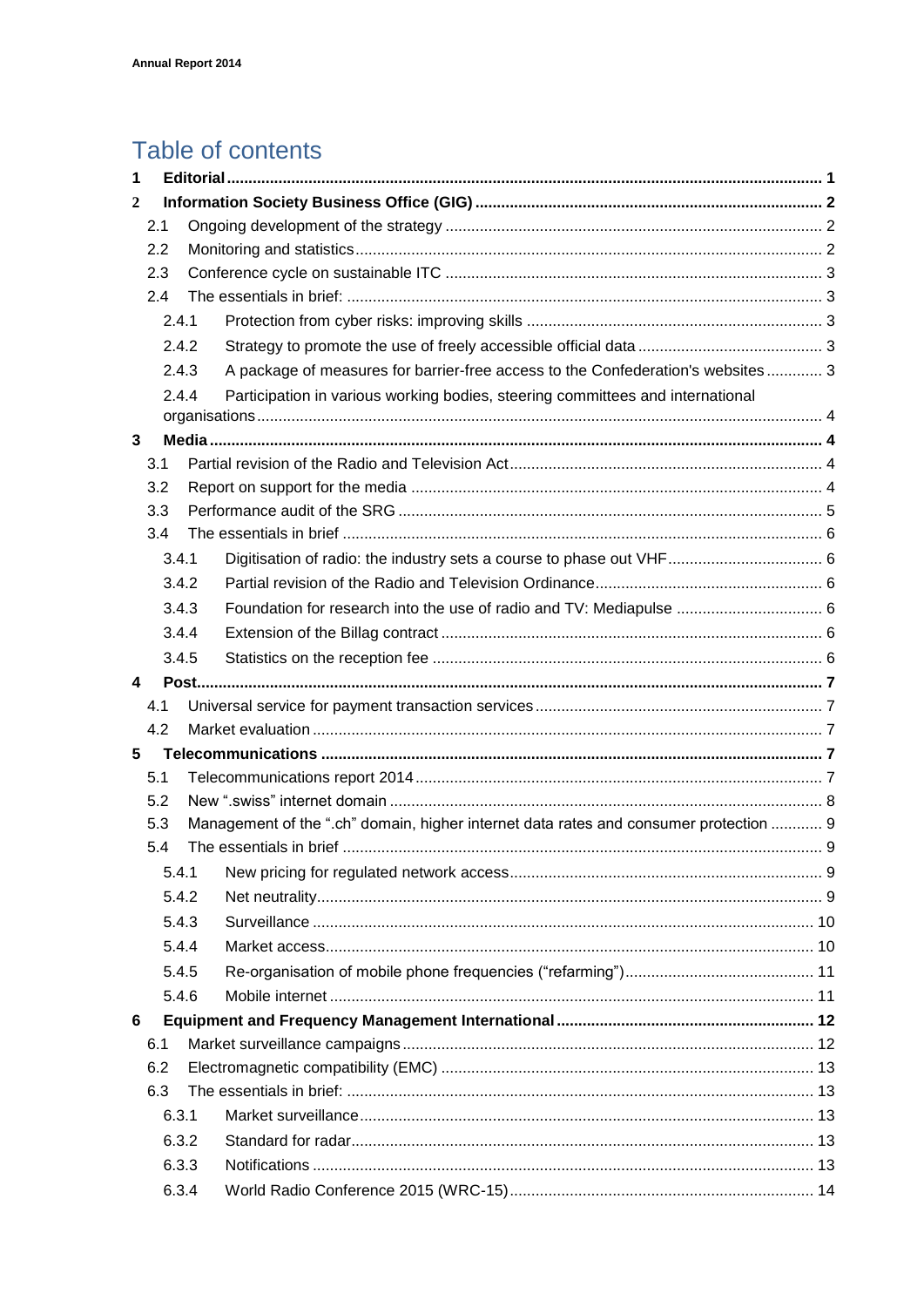|                | 6.3.5 |        |                                                                                              |  |
|----------------|-------|--------|----------------------------------------------------------------------------------------------|--|
|                | 6.3.6 |        |                                                                                              |  |
|                | 6.3.7 |        | Mobile radio in the 700 MHz band: changes for radio microphones and digital television.      |  |
|                | 6.3.8 |        | Surveillance of devices and equipment and preventive measures  15                            |  |
|                | 6.3.9 |        |                                                                                              |  |
|                |       | 6.3.10 |                                                                                              |  |
|                |       | 6.3.11 |                                                                                              |  |
|                |       | 6.3.12 |                                                                                              |  |
| $\overline{7}$ |       |        |                                                                                              |  |
|                | 7.1   |        |                                                                                              |  |
|                | 7.2   |        |                                                                                              |  |
|                | 7.3   |        |                                                                                              |  |
|                | 7.4   |        |                                                                                              |  |
|                | 7.4.1 |        |                                                                                              |  |
|                | 7.4.2 |        |                                                                                              |  |
|                | 7.4.3 |        |                                                                                              |  |
|                | 7.4.4 |        |                                                                                              |  |
| 8              |       |        |                                                                                              |  |
|                | 8.1   |        | 2014 conference of plenipotentiaries of the International Telecommunication Union (ITU)  20  |  |
|                |       |        |                                                                                              |  |
|                | 8.2   |        |                                                                                              |  |
|                | 8.3   |        | NETmundial: a global multistakeholder meeting to organise the future of internet governance: |  |
|                | 8.4   |        |                                                                                              |  |
|                | 8.4.1 |        |                                                                                              |  |
|                | 8.4.2 |        |                                                                                              |  |
|                | 8.4.3 |        |                                                                                              |  |
|                | 8.4.4 |        |                                                                                              |  |
|                | 8.4.5 |        |                                                                                              |  |
|                | 8.4.6 |        |                                                                                              |  |
| 9              |       |        | Organisation for Economic Cooperation and Development (OECD)  22                             |  |
|                | 9.1   |        |                                                                                              |  |
|                | 9.2   |        |                                                                                              |  |
|                | 9.3   |        |                                                                                              |  |
|                | 9.4   |        |                                                                                              |  |
|                | 9.5   |        |                                                                                              |  |
|                | 9.6   |        |                                                                                              |  |
| 10             |       |        |                                                                                              |  |
|                | 10.1  |        |                                                                                              |  |
|                | 10.2  |        |                                                                                              |  |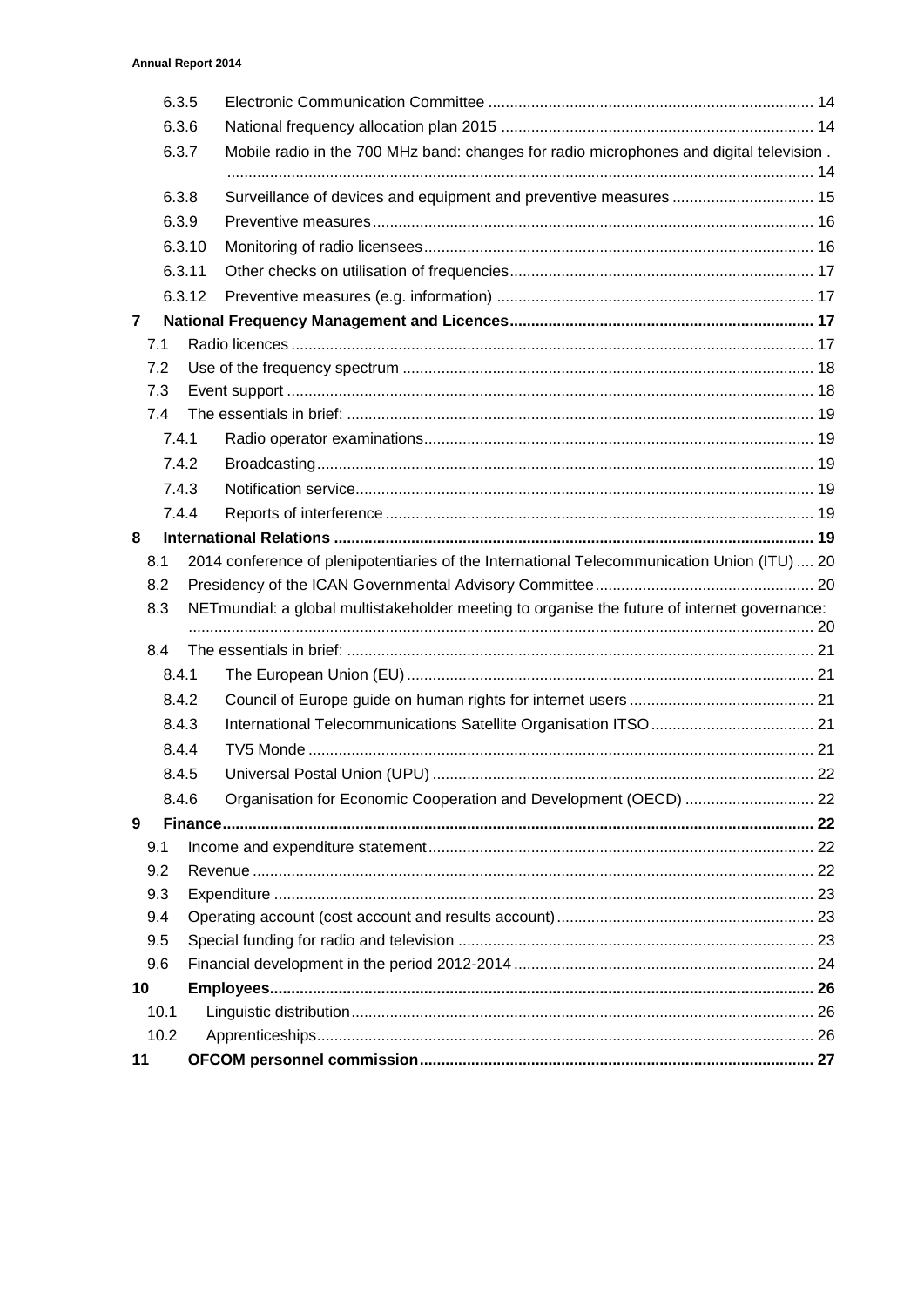## <span id="page-3-0"></span>**1 Editorial**

### Ladies and Gentlemen

Securing the present and preparing for the future: this is what kept us busy in 2014, as you will discover when you read our annual report. Because we live in a rapidly evolving information society, we must help to put in place the framework conditions which enable Switzerland to take up tomorrow's challenges in relation to telecommunications, the media and the post. The stakes are high. It is therefore out of the question to take decisions without first having an overview of the current situation. This is what we have done in the two reports which we produced in 2014 for the Federal Council. They describe on the one hand the Swiss media landscape and on the other the state of the telecommunications market. They also open up routes for the future: it will be necessary to revise the Telecommunications Act and initiate a debate on public service in the media sector.

In relation to the internet too, the world is changing. So in 2014 we worked towards ensuring that .swiss domain names will be available from September 2015 and guaranteeing the sustainability of .ch addresses. But the efforts of OFCOM and Switzerland are not limited to the national frontiers. Within the International Telecommunication Union and the Governmental Advisory Committee of ICANN, the corporation which manages internet domain names, the Office's representatives occupy important positions which enable them to play the role of mediator and to defend Switzerland's interests.

The extent of the upheavals in the areas for which OFCOM is responsible certainly makes our job a difficult - but also very exciting - one. It is therefore essential for us to have internal processes which enable us to achieve our tasks efficiently. This is why we have also been working on the development of a new strategy for the Office. It provides us with the necessary processes to identify future developments while achieving our daily tasks.

Because from day to day, we were present in 2014 at a number of major events held in Switzerland, such as the International Geneva Motor Show, the AIR14 air show in Payerne and the European Athletics Championships in Zurich. Our mission, then: to guarantee that wireless communications have sufficient frequencies and to ensure that they function without interference. In terms of our surveillance activities, these concerned both devices and equipment and compliance with the rules on sponsorship and advertising on the radio or television, as well as the Swiss Post's offering in relation to payment transactions.

This annual report also presents an overview of my first year at the head of the Office. It has been an exciting year, during which I have been impressed above all by the expertise and commitment of the Office's personnel and by the wealth and diversity of our tasks. I think that you will agree with me as you peruse OFCOM's 2014 annual report. I wish you an enjoyable the read!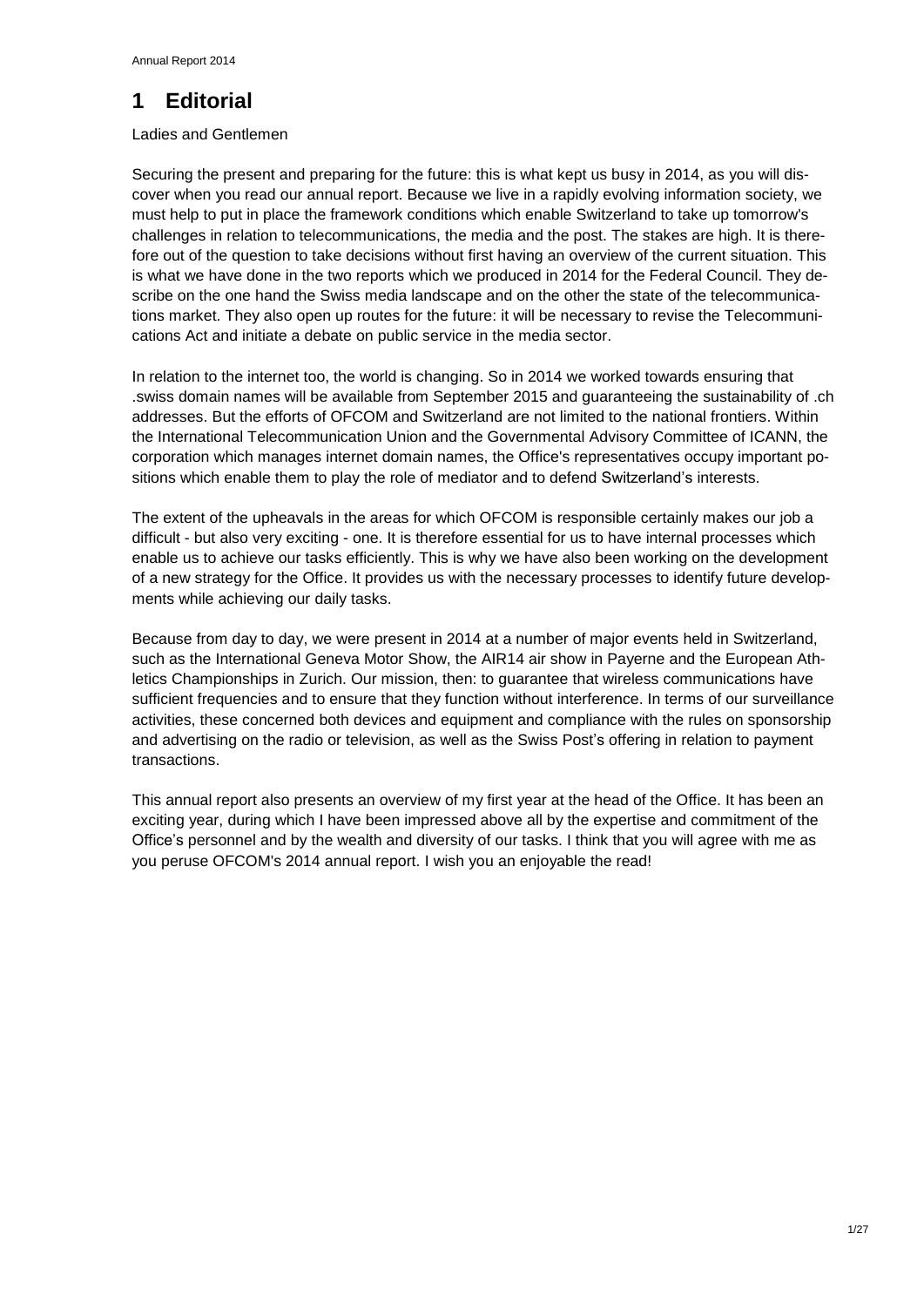## <span id="page-4-0"></span>**2 Information Society Business Office (GIG)**

In 2014 the federal government – with OFCOM as coordinator – again gave serious attention to the question of what risks and opportunities are involved in an information society for Switzerland. Meanwhile, the Federal Council has now been fulfilling its task of pursuing and implementing an appropriate strategy for 18 years. Compared to 1996 the information society has become more diverse, more challenging and more complex, as the quantity of work performed in 2014 shows.

#### <span id="page-4-1"></span> $2.1$ **Ongoing development of the strategy**

The Federal Council's strategy for an information society in Switzerland indicates guidelines for action by the federal administration in this area. The mandate of the "Interdepartmental Information Society Committee" (IISC) envisages an assessment of the strategy at the end of 2015 in terms of content, implementation activities and structures. This work had already begun in 2014. As a prelude, at a retreat in May 2014 the IISC defined and evaluated trends and developments in the information society. Among other things, it discussed the potential of Big Data for the Swiss economy and society and tackled the question of how expert knowledge could be more comprehensively incorporated into work on the information society and at the same in a more targeted way. The question of how the information society strategy is to be further developed will be dealt with in greater detail by the IISC with external experts in the first half of 2015. Data and data security will play a central role in this work.

The strategy is being implemented in a decentralised manner and coordinated under the chairmanship of the OFCOM Director. The Information Society Business Office (GIG), based within OFCOM, manages the operational business of the committee.

#### <span id="page-4-2"></span> $2.2$ **Monitoring and statistics**

On behalf of the IISC, the Information Society Business Office (GIG) conducts half-yearly surveys on the status of the individual implementation projects of the strategy. The results are published on the OFCOM website in the form of a graphic project portfolio (a roadmap) with a brief description of the project. Of the 45 implementation projects, 29 are still in the execution phase; most of these are progressing according to plan.

Website on the information society in Switzerland [http://www.bakom.admin.ch/themen/infosociety/in](http://www.bakom.admin.ch/themen/infosociety/index.html?lang=en)[dex.html?lang=en](http://www.bakom.admin.ch/themen/infosociety/index.html?lang=en)

Statistical monitoring of the development of the information society in Switzerland is also part of the monitoring of the strategy's implementation. The GIG has therefore jointly funded an omnibus survey of Swiss households by the Federal Statistical Office (FSO). The first results of this survey were published in mid-December 2014:

The Federal Council's strategy – Monitoring the strategy [www.bfs.admin.ch//bfs/portal/de/in](http://www.bfs.admin.ch/bfs/portal/de/index/themen/16/04/key/ind48.html)[dex/themen/16/04/key/ind48.html](http://www.bfs.admin.ch/bfs/portal/de/index/themen/16/04/key/ind48.html) (only available in German and Frech)

The proportion of internet users in the population aged over 15 increased from 78 percent in 2010 to 84 percent in 2014. This proportion corresponded to approximately 5.8 million people in 2014. The increasing use of the mobile internet on smartphones and tablets is striking. Social networks are popular not only with young people: Almost half of 35-44 year-old internet users were also active on these networks. Since 2010, the proportion of those aged at least 15 who have used the internet in the last three months to obtain information on political campaigns, voting and elections has also increased greatly.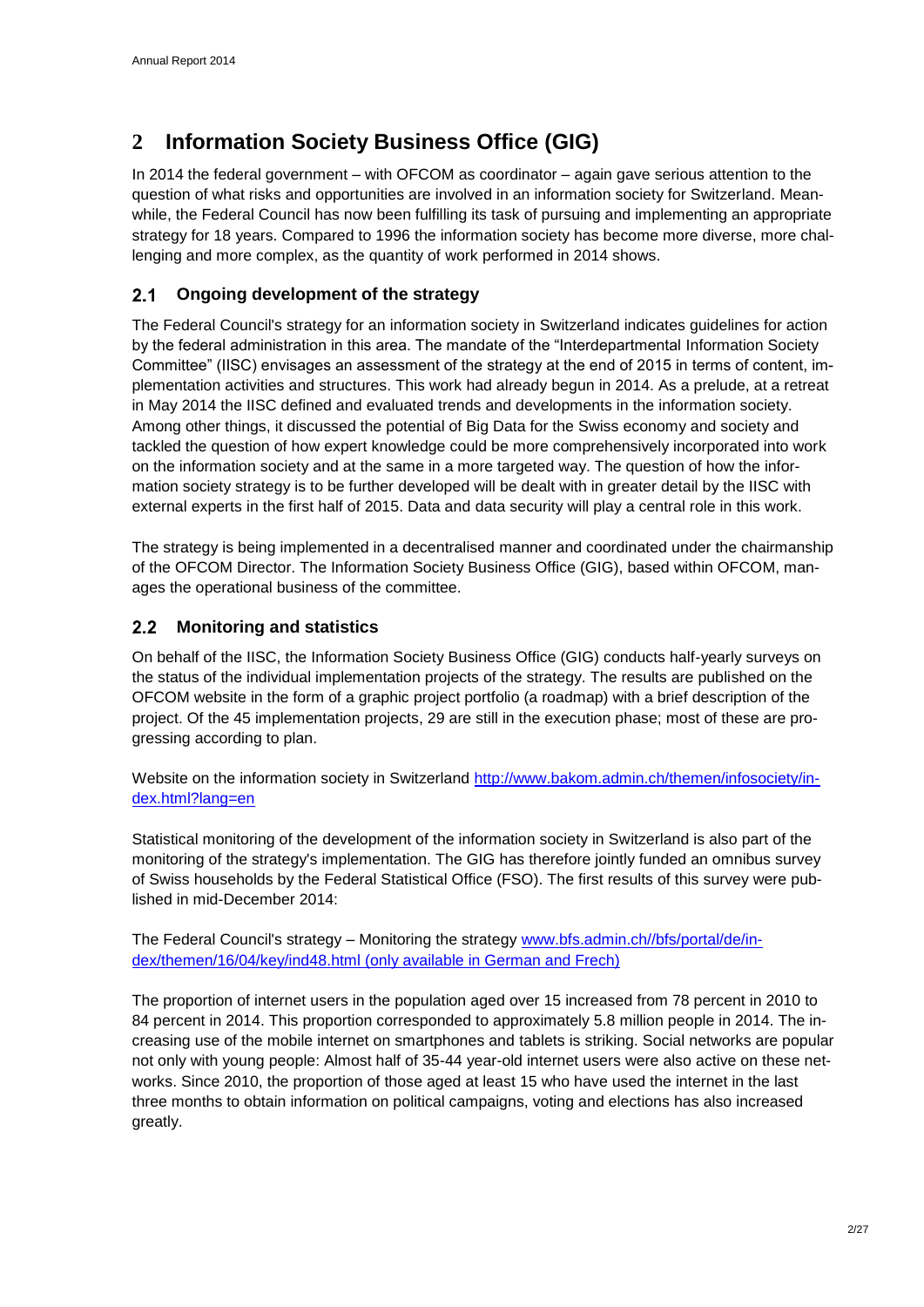#### <span id="page-5-0"></span> $2.3$ **Conference cycle on sustainable ITC**

The topic of new technologies and sustainability were at the centre of a series of conferences organised in 2014 by the Information Society Business Office, the French-speaking consumers' federation, Revue Durable and Label Vert in several cities in French-speaking Switzerland.

The first event, intended mainly for businesses and administrations, welcomed almost a hundred participants on 9 April 2014 at Lausanne's Maison de la Communication. Between May and December, seven conferences with debates increased public awareness of the issues of sustainable IT and offered solutions which everyone can apply. They were held in the main French-speaking towns at a rate of one a month and in particular enabled participants to discover that some fonts made it possible to reduce consumption of printer ink or that a wise choice of software could reduce energy consumption. They were also able to get advice on managing their smartphone's power consumption.

Particular emphasis was placed on the energy consumption generated by the use of the most popular internet platforms and services. For example, a Google search is equivalent to leaving a 60W bulb on for 17 minutes.

### <span id="page-5-1"></span>**The essentials in brief:**

#### <span id="page-5-2"></span> $2.4.1$ **Protection from cyber risks: improving skills**

The GIG is involved in the work on implementing the national "Strategy to protect Switzerland from cyber risks (NCS)". In co-operation with the Federal IT Steering Unit (FITSU), economiesuisse and the University of Fribourg's "international institute of management in technology" (iimt), it has conducted expert interviews on the question of which threats businesses, units of the administration and the broader population see themselves exposed to and what skills are need to deal with these threats. "Unauthorized penetration into a data processing system" and "unauthorised acquisition of data" (businesses), "data protection and intrusions into privacy" (the administration) and "fraud, rip-offs and phishing" (the broader population) were most often cited by interviewees. Among other things, those interviewed saw a need to catch up in terms of specific offerings for certain target groups and training in security culture generally.

[Summary report of the iimt \(only available in German and French\)](http://www.bakom.admin.ch/themen/infosociety/04837/index.html?lang=de&download=NHzLpZeg7t,lnp6I0NTU042l2Z6ln1acy4Zn4Z2qZpnO2Yuq2Z6gpJCDfYB4gmym162epYbg2c_JjKbNoKSn6A--)

#### <span id="page-5-3"></span> $2.4.2$ **Strategy to promote the use of freely accessible official data**

The Federal Council adopted the Swiss Open Government Data Strategy (the OGD strategy) in April 2014. Its goal is to promote as far as possible the use of freely accessible official data.

Open Government Data Strategy for Switzerland [http://www.egovernment.ch/um](http://www.egovernment.ch/umsetzung/00881/00883/index.html?lang=en)[setzung/00881/00883/index.html?lang=en](http://www.egovernment.ch/umsetzung/00881/00883/index.html?lang=en)

The GIG supported the units which were responsible for developing this strategy. It defines the orientation of the activities of the federal administration in the OGD area up to 2018 and is mandatory for the Confederation. The OGD strategy is being implemented in the relevant departments and federal offices. In the interest of coordinated implementation of OGD across the federal levels, the Confederation is promoting cooperation with cantons and municipalities. The aim is, among other things, to create an OGD culture among all those involved.

#### <span id="page-5-4"></span> $2.4.3$ **A package of measures for barrier-free access to the Confederation's websites**

Since 2004, the Confederation has been obliged to ensure unrestricted use of its websites for people with disabilities. In June 2014 the Federal Council adopted a comprehensive package of measures; the GIG was closely involved in compiling these. The focus is on taking freedom from barriers into account in the procurement of information and communication technologies, the provision of aids and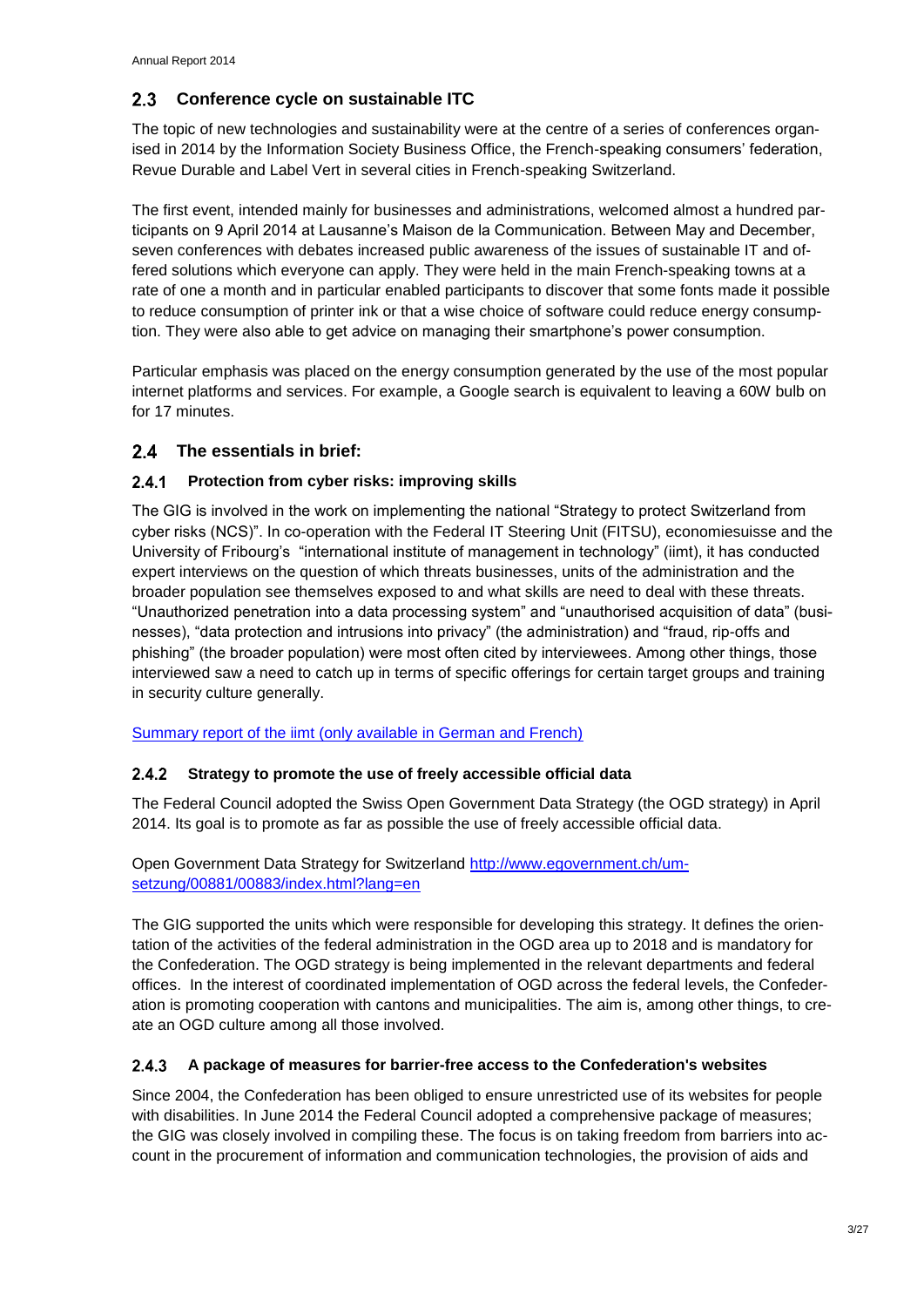support, and training and awareness-raising measures. A central advisory board, with a mandate limited to three years, is monitoring the implementation of the measures in the departments and assuring quality and coordination.

#### <span id="page-6-0"></span> $2.4.4$ **Participation in various working bodies, steering committees and international organisations**

The GIG participated in various federal government working bodies and steering committees, for example the ch.ch steering committee or various bodies under the aegis of the national programme on "Young people and the media". At the international level, the Business Office monitored developments in the information society by participating in various conferences and workshops and represented Switzerland's position in OECD and EU working groups.

## <span id="page-6-1"></span>**3 Media**

For the Media and Post Division (since 1 January 2015: the Media Division), 2014 was characterised by major items on the political agenda: on the one hand Parliament adopted the revision of the Radio and Television Act (RTVA) and on the other hand the referral of the report on support for media and the next debate on media policy were initiated by the Federal Council.

#### <span id="page-6-2"></span> $3.1$ **Partial revision of the Radio and Television Act**

On 26 September 2014 Parliament adopted the partial revision of the Radio and Television Act. As a result of the changes to the RTVA, the current device-dependent radio and television reception fee is to be replaced by a universal fee.

Technological change means that today most households and businesses have internet access. Multifunctional devices such as smartphones, computers or tablets can receive radio and television programmes. Therefore in the future each household and each business will pay the universal fee. Exceptions include persons receiving supplementary benefits relating to old age, survivors and invalidity insurance and smaller businesses with an annual turnover of less than CHF 500,000. The change in the system does away with registration, deregistration, control measures and there will no longer be any unlicensed viewers or listeners. Collection costs can therefore be reduced. Most households and businesses will benefit from the change, paying a lower fee. Households which do not have radio and television will be able to be exempted from the universal fee for a period of five years.

In addition, with the change in the law the basic conditions for local radio and television stations are improved. Their portion of fees, currently CHF 54 million, can be increased by a maximum of CHF 27 million. Also, some of the fee revenue is available for training and education, as well as digitisation of broadcasting of radio programme services. The licensing procedure is being simplified.

A referendum against the partial revision of the RTVA will be held. The referendum took place on 14 June 2015.

Partial revision of the RTVA [http://www.bakom.admin.ch/dokumentation/gesetzge](http://www.bakom.admin.ch/dokumentation/gesetzgebung/00512/03026/04299/index.html?lang=de)[bung/00512/03026/04299/index.html?lang=de](http://www.bakom.admin.ch/dokumentation/gesetzgebung/00512/03026/04299/index.html?lang=de) (Only available in German, French and Italian)

Yes to the revision of the RTVA [http://www.bakom.admin.ch/dokumentation/gesetzgebung/04843/in](http://www.bakom.admin.ch/dokumentation/gesetzgebung/04843/index.html?lang=de)[dex.html?lang=de](http://www.bakom.admin.ch/dokumentation/gesetzgebung/04843/index.html?lang=de) (Only available in German, French and Italian)

### <span id="page-6-3"></span>**Report on support for the media**

On 5 December the Federal Council adopted the report resulting from a motion by the National Council's Political Institutions Committee (PIC) on "Ensuring the political and democratic functioning of the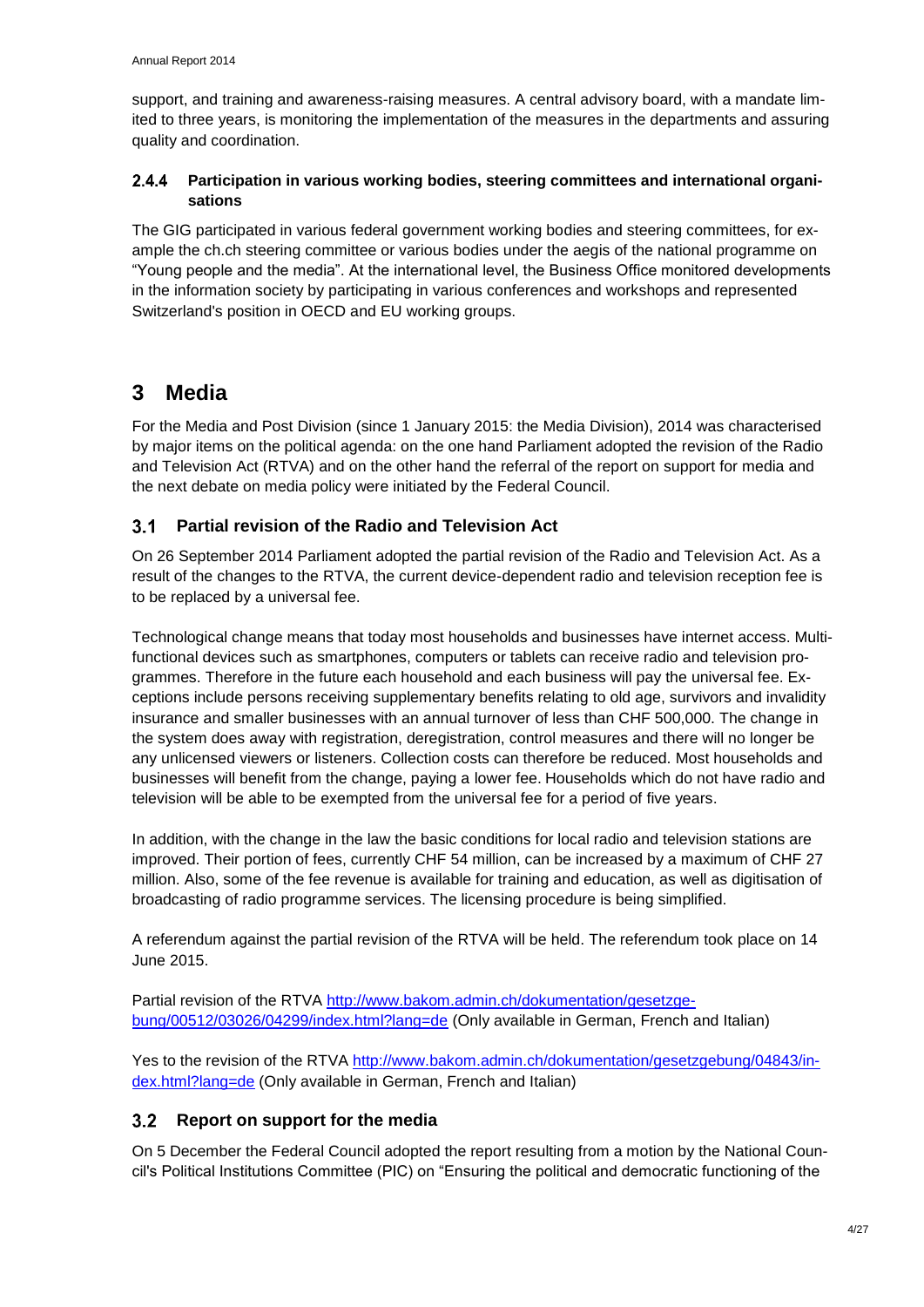media". An overview of the Swiss media landscape is presented and approaches for supporting the media are indicated.

The report comes to the conclusion that concentration of the media is increasing and the shift of advertising funds into online media continues to adversely affect the traditional newspapers available for subscription and purchase. This is putting smaller local and regional newspapers in particular under pressure. Local and regional online offerings are currently finding it difficult to establish themselves.

However, the Federal Council states in the report that the media industry can largely cope with the structural change on its own, so restraint regarding the introduction of new support measures is appropriate. In the event that Parliament considers accompanying support for the structural change appropriate, the report indicates options for action which can be implemented in the short term.

For example, there is the possibility of harmonising the VAT rates for print and online products, strengthening the commitment to educate and train media workers and supporting the basic service of the Swiss News Agency sda in French and Italian with an annual contribution. Furthermore, indirect press support should be retained for the time being.

In the medium and long term, the Federal Council considers it appropriate to conduct a debate on the definition of the public service in the media sector. Afterwards – taking future developments into consideration – it will be possible to examine whether support of the online media, alongside the established radio and television offerings which are already being supported, is appropriate.

[Ensuring the political and democratic functioning of the media \(only available in German and French\)](http://www.bakom.admin.ch/themen/radio_tv/00509/01188/04815/index.html?lang=de&download=NHzLpZeg7t,lnp6I0NTU042l2Z6ln1acy4Zn4Z2qZpnO2Yuq2Z6gpJCDfXx6fWym162epYbg2c_JjKbNoKSn6A--)

#### <span id="page-7-0"></span> $3.3$ **Performance audit of the SRG**

In 2014, OFCOM undertook the second phase of the audit of the management of the Swiss Broadcasting Company (the SSR/SRG), a phase which related to cost accounting, financial reporting and fixed assets. In parallel, it also submitted to DETEC its report on the first audit phase, which finds that overall the SSR/SRG has all the key control elements enabling it to ensure effective management and economical use of the resources at its disposal.

Efficiency of the management of the SSR [http://www.bakom.admin.ch/dokumentation/medieninfor](http://www.bakom.admin.ch/dokumentation/medieninformationen/00471/index.html?lang=en&msg-id=53523)[mationen/00471/index.html?lang=en&msg-id=53523](http://www.bakom.admin.ch/dokumentation/medieninformationen/00471/index.html?lang=en&msg-id=53523)

The SSR/SRG, for the most part funded by the reception fee, must organise itself to guarantee efficient management and appropriate use of the funds allocated to it. It is up to the Department of the Environment, Transport, Energy and Communications (DETEC) to verify, among other things, that the national broadcaster fulfils these conditions at all times. The last analysis of the economic management of SSR/SRG in 2005 was entrusted to the Swiss Federal Audit Office (SFAO). Since then, the many changes which have occurred, such as the implementation of a harmonised cost accounting system and the adaptation of processes and management instruments at the SSR/SRG, the ever growing requirement for information from licence fee payers or the revision of the federal Radio and Television Act (RTVA), meant there was a need for a fresh audit. In this context, DETEC wished to carry out a monitoring process which was broader than that envisaged in the federal Radio and Television Act (Art. 36 RTVA) and concluded an agreement with the SSR/SRG on three audit phases. It subsequently mandated OFCOM to carry out these audits.

The third and last phase, in 2015, will relate to verification of purchases and acquisitions of services, human resources and advertising acquisitions. The results of these audits are published on the OFCOM website in first six-month period of the year following the audit.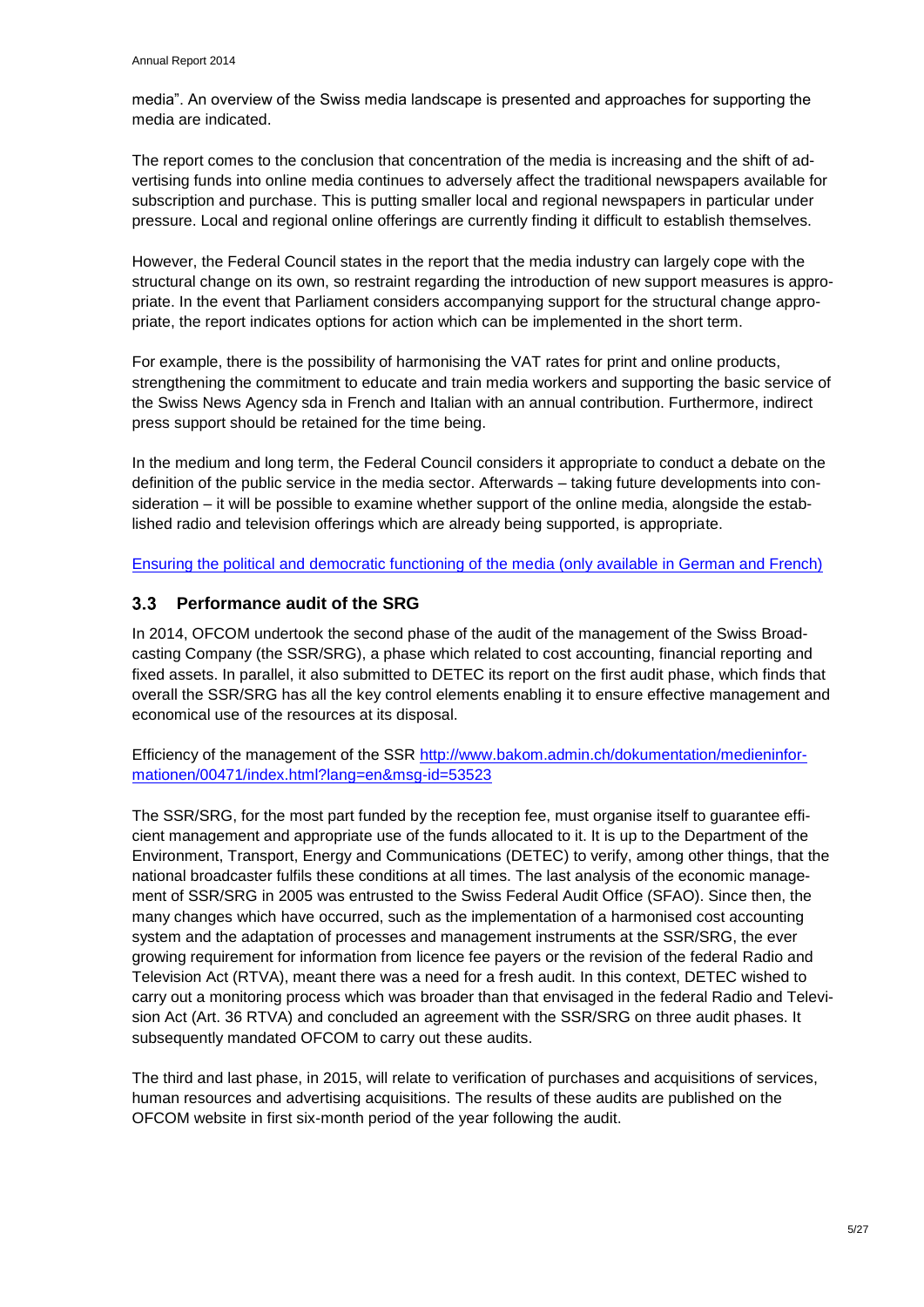### <span id="page-8-0"></span>**The essentials in brief**

#### <span id="page-8-1"></span> $3.4.1$ **Digitisation of radio: the industry sets a course to phase out VHF**

From 2024 onwards, all radio programme services in Switzerland are to be broadcast only in digital form, initially on DAB+ platforms. This is the common goal of the radio industry, which Federal Councillor Doris Leuthard presented at the end of 2014 in the form of a corresponding timetable.

According to the plan, the Confederation should open a timeframe by 2024 within which the SRG SSR and local radio stations will organise the digital migration independently.

#### <span id="page-8-2"></span>**Partial revision of the Radio and Television Ordinance**   $3.4.2$

The partial revision of the RTVO facilitates the migration of local radio stations from analogue VHF to DAB+ digital technology. Anyone who covers an area digitally is freed from the obligation to broadcast there on VHF. In addition, support for new broadcasting technologies will be optimised. The condition imposed on some stations to broadcast specific programme windows for specific areas has been dropped. Additional relief for the stations concerns support for Swiss films, editing to meet the needs of disabled people, the obligation to register and annual reporting: these obligations now apply only from an annual operating expenditure in excess of CHF 1 million (previously CHF 200,000). The amendments entered into force on 1 January 2015.

More flexibility for regional radio and TV stations [http://www.bakom.admin.ch/dokumentation/me](http://www.bakom.admin.ch/dokumentation/medieninformationen/00471/index.html?lang=en&msg-id=55099)[dieninformationen/00471/index.html?lang=en&msg-id=55099](http://www.bakom.admin.ch/dokumentation/medieninformationen/00471/index.html?lang=en&msg-id=55099)

#### <span id="page-8-3"></span> $3.4.3$ **Foundation for research into the use of radio and TV: Mediapulse**

Whereas in 2013, when questions relating to the legislation on supervision had to be answered in the context of the events around the introduction of the new TV measurement system, the focus in 2014 was on organisational issues. On behalf the Department of the Environment, Transport, Energy and Communications (DETEC), Mediapulse initiated a reorganisation project and after the resignation of the president of the foundation Marco de Stoppani, Franziska von Weissenfluh succeeded him. In the radio sector, problems intermittently arose: the system was no longer able to clearly classify increasing simulcasting, when the same programme content is broadcast by multiple radio stations. At the end of the year, however, it looked as if the problem would soon be solved.

#### <span id="page-8-4"></span>**Extension of the Billag contract**  $3.4.4$

DETEC mandated OFCOM to ensure the collection of the radio and television reception fees until the entry into force of the new universal fee system.

Since an invitation to tender for the mandate for collection of reception fees for only three years was not economically appropriate and would also have been a risk to the continuity of the system, the contract with Billag AG was extended. In view of the type of services as well as the particular features of the contract, it was possible to extend the contract without a tender procedure. The corresponding documents were published on 10 July at simap.ch, the information system for public procurement in Switzerland.

Extension of the collection contract with Billag AG: [https://www.simap.ch/shabforms/COM-](https://www.simap.ch/shabforms/COMMON/search/searchForm.jsf)[MON/search/searchForm.jsf](https://www.simap.ch/shabforms/COMMON/search/searchForm.jsf)

#### <span id="page-8-5"></span> $3.4.5$ **Statistics on the reception fee**

OFCOM answered some 200 written inquiries from citizens relating to reception fees. 460 people submitted complaints against decisions by Billag AG. OFCOM dealt with a total of 462 complaints, 6 percent of which were upheld. At the end of 2014, 184 complaint procedures were still outstanding.

Billag AG forwarded 1724 notifications to OFCOM based on suspected violation of the notification obligation. 4352 investigations were opened. 4128 administrative criminal procedures were concluded,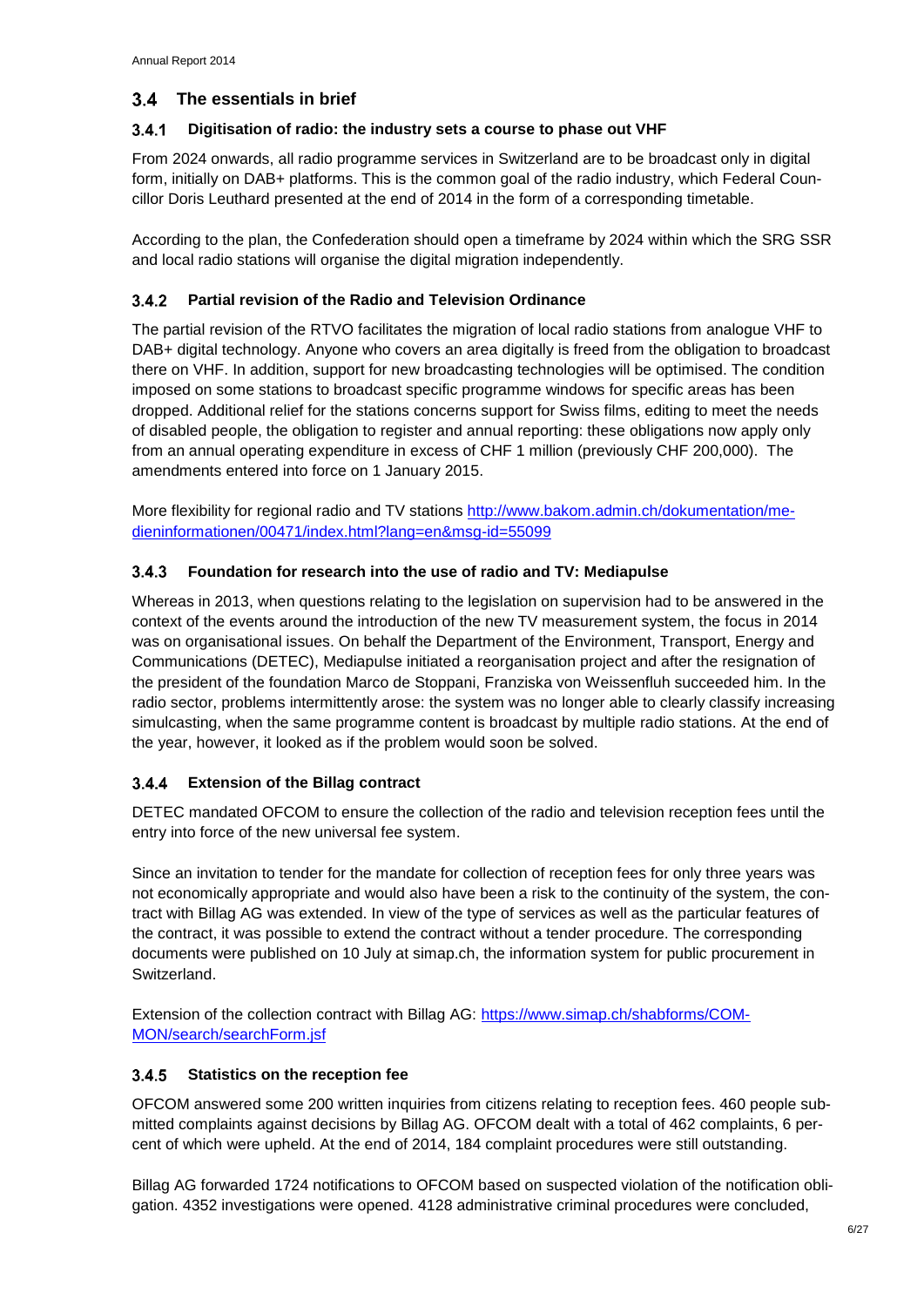3458 of them using the abridged procedure. 258 penalty notifications were issued using the regular procedure. Two house searches were carried out.

## <span id="page-9-0"></span>**4 Post**

In 2014 the Telecom Services Division prepared to take over the tasks of the Post Division at the start of 2015, in order to also deal in the future with questions relating to postal legislation and the universal service for payment transactions.

In the area of indirect support for the press, in September 2014 the Federal Court took the basic decisions on the concept of subscription and rejected OFCOM's three objections concerning this matter. In accordance with the jurisdiction of the court of final instance, it is sufficient for a newspaper or magazine to prove that it has at least 1000 subscribers to charged-for editions for it to be deemed subscribed to in the sense of the legislation. OFCOM implemented this judgement immediately. Its effects on the number of the titles or copies entitled to support have been minor to date.

On 5 December the Federal Council approved the rebate for the year 2015. The rebate for the regional and local press is CHF 0.23 and is therefore CHF 0.01 more than in the previous year; membership publications and foundation publications continue to benefit from a rebate of CHF 0.14 as in 2014. Whilst membership and foundation publications exhibit a relatively stable trend in terms of quantities, the dispatch quantities of supported regional and local titles is tending to fall.

#### <span id="page-9-1"></span> $4.1$ **Universal service for payment transaction services**

At the end of March 2014 Swiss Post submitted to OFCOM for the first time since the entry into force of the new postal legislation its annual report on the universal service for payment transaction services. The report was produced on the basis of a reference document which OFCOM compiled with the involvement of Swiss Post. An examination of the annual report showed that Swiss Post provided payment transaction services in accordance with the legal stipulations and met the Federal Council's accessibility criteria. The method to assess accessibility had been approved beforehand by OFCOM.

### <span id="page-9-2"></span>**Market evaluation**

The Post Act mandates the Federal Council to evaluate the effects of the reduction of the letter monopoly to 50 grams in Switzerland and of the full market liberalisation in Europe. To this end it submits to Parliament, three years at the latest after the entry into force of the Post Act, a report with proposals on how to proceed in the future. In 2014, OFCOM carried out important preliminary work on the Federal Council's final report, scheduled for autumn 2015. ¨

## <span id="page-9-3"></span>**5 Telecommunications**

2014 brought a number of legal changes to the Swiss telecommunications sector, which is undergoing technological and social upheavals. These concerned on the one hand the "traditional" regulatory issues of the telecommunications market and on the other the use of the internet, e.g. via the internet domain ".ch" and the new ".swiss" domain.

### <span id="page-9-4"></span>**Telecommunications report 2014**

Following publication in 2010 and 2012, with the Telecommunications Report 2014 the Federal Council has presented another analysis of the development of the Swiss telecommunications market. OFCOM was responsible for the preparation of this report.

The Federal Council thus planned a review of various topics in relation to the telecommunications market and finally concluded that action is required in some areas and that this justifies a revision of the Telecommunications Act. The main focal points of the ongoing revision efforts include international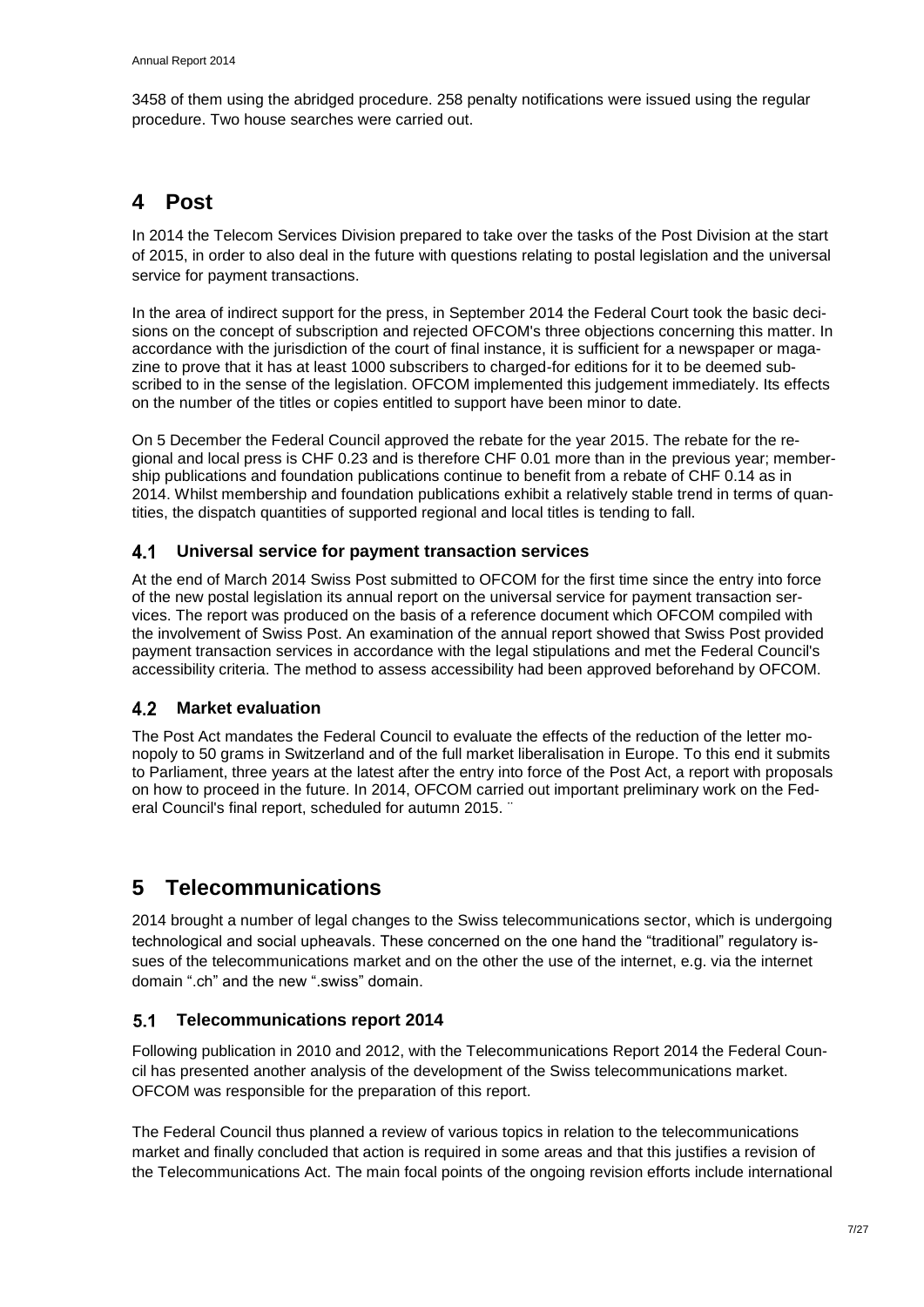roaming, issues of consumer and youth protection, legal aspects of market players' acquisitions, and the further optimisation of the conditions for a needs-based telecommunications infrastructure.

Although the Federal Council rejected setting price ceilings for international roaming, it endorsed measures which are likely to offer end customers improvements in billing options and allow them a wider choice of mobile data use abroad.

In relation to consumer and youth protection, regulations to combat the excesses of telemarketing are to be strengthened, with the specific aim of allowing more effective procedures against nuisance calls from abroad using false phone numbers ("spoofing"). It also aims to commit telecommunications service providers to educate customers about youth protection measures, particularly the use of filters to identify inappropriate content.

The Federal Council has instructed DETEC to draw up a proposal for a partial revision of the Telecommunications Act by the end of 2015. Regulation of individual issues which cannot currently be decided upon will be addressed later, in a second stage.

Telecommunications Report 2014 [http://www.bakom.admin.ch/dokumentation/gesetzge](http://www.bakom.admin.ch/dokumentation/gesetzgebung/00512/03498/index.html?lang=en)[bung/00512/03498/index.html?lang=en](http://www.bakom.admin.ch/dokumentation/gesetzgebung/00512/03498/index.html?lang=en)

### <span id="page-10-0"></span>**New ".swiss" internet domain**

Throughout 2014, OFCOM continued with preparations for the implementation of the new Swiss internet domain ".swiss". In particular, in the autumn it organised the signature of the contract which confers on the Confederation the right to operate ".swiss". The document was initialled by ICANN (Internet Corporation for Assigned Names and Numbers), the company which manages internet addresses worldwide, and the federal Department of the Environment, Transport, Energy and Communications (DETEC). In the autumn, the Office also launched a website which brings together all the information on the ".swiss" domain and offers the option of subscribing to a newsletter.



Launch of an information portal on the .swiss internet domain [http://www.bakom.admin.ch/dokumenta](http://www.bakom.admin.ch/dokumentation/medieninformationen/00471/index.html?lang=en&msg-id=55481)[tion/medieninformationen/00471/index.html?lang=en&msg-id=55481](http://www.bakom.admin.ch/dokumentation/medieninformationen/00471/index.html?lang=en&msg-id=55481)

In parallel, OFCOM has also drawn up the rules for management of the domain, laid down in the new Ordinance on Internet Domains (OID), adopted by the Federal Council on 5 November 2014.

Internet: higher data rates and new rules for domain names [http://www.bakom.admin.ch/dokumenta](http://www.bakom.admin.ch/dokumentation/medieninformationen/00471/index.html?lang=en&msg-id=55090)[tion/medieninformationen/00471/index.html?lang=en&msg-id=55090](http://www.bakom.admin.ch/dokumentation/medieninformationen/00471/index.html?lang=en&msg-id=55090)

Ordinance on Internet Domains <http://www.admin.ch/opc/fr/classified-compilation/20141744/index.html> (Only available in German, French and Italian)

These new legal foundations embody the Confederation's desire to ensure that the ".swiss" extension is reserved in particular for the country's businesses, culture and institutions, the aim being to serve and promote the interests of the Swiss community. Also, only those entities based in Switzerland or having a particular link with the country will be able to apply for the assignment of a ".swiss" domain name from autumn 2015 onwards. The Federal Office of Communications will then be responsible for examining the content of each application and assigning the requested domain names.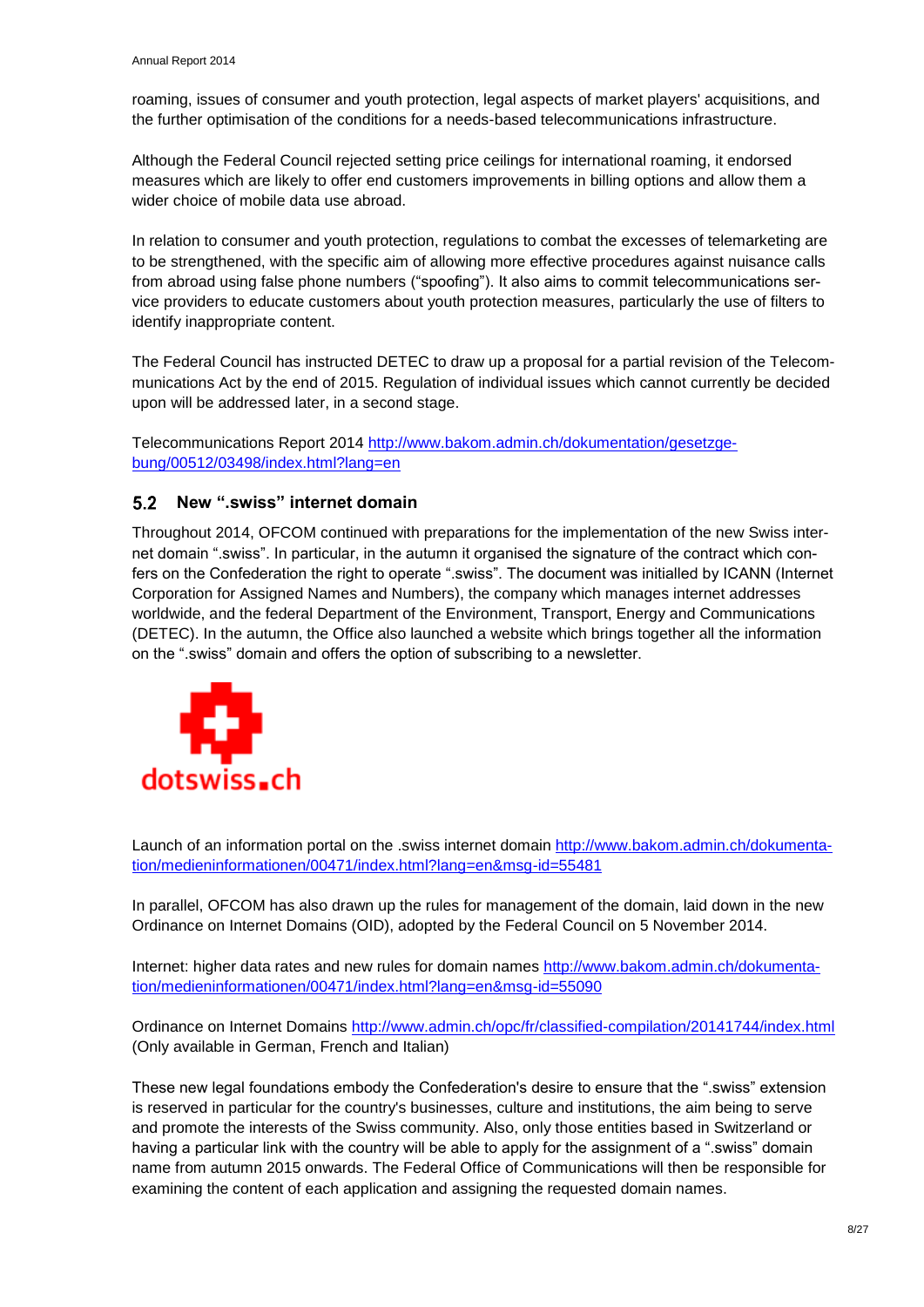#### <span id="page-11-0"></span>5.3 **Management of the ".ch" domain, higher internet data rates and consumer protection**

The year 2014 was also marked by the revision of several ordinances in the area of telecommunications. In spring, the consultation of the parties interested in the amendment proposals and the draft new Ordinance on Internet Domains received 83 comments. The Federal Council adopted these ordinances on 5 November 2014.

Internet: higher data rates and new rules for domain names [http://www.bakom.admin.ch/dokumenta](http://www.bakom.admin.ch/dokumentation/medieninformationen/00471/index.html?lang=en&msg-id=55090)[tion/medieninformationen/00471/index.html?lang=en&msg-id=55090](http://www.bakom.admin.ch/dokumentation/medieninformationen/00471/index.html?lang=en&msg-id=55090)

The new Ordinance on Internet Domains (OID) applies not only to the .swiss domain but also to the country code Top-Level Domain ".ch" and to the generic Top-Level Domains the management of which has been entrusted to Swiss public bodies other than the Confederation. In general, it envisages separating the registry function (administration of the database of internet sites) from that of the registrar (sale of domain names).

When it approved other changes, the Federal Council doubled the internet data rates which Swisscom must offer its customers as part of the universal service. It set the download speed (from the network to the user) at 2000 kbit/s and the upload speed at 200 kbit/s. It also improved consumer protection. Notably, for premium rate numbers, telecommunications service providers will no longer be able to charge extras in relation to the indicated prices, e.g. for the establishment of a call to a number of a premium-rate service or for the use of the mobile network. Calls to 0800 numbers will therefore be genuinely free, regardless of whether the call is made from a landline or a mobile.

Measures were finally taken to guarantee price transparency concerning calls to 058 numbers and to combat the misuse of Swiss telephone numbers to make advertising calls ("spoofing").

The entry into force of the new provisions was fixed for 1 January and 1 July 2015 respectively.

### <span id="page-11-1"></span>**The essentials in brief**

#### <span id="page-11-2"></span> $5.4.1$ **New pricing for regulated network access**

The price which Swisscom's competitors have to pay for access to its telecommunications infrastructure has fallen. This is due to a number of factors including a revision of the Telecommunications Services Ordinance by the Federal Council in March 2014: telecom operators are to pay cost-based prices, which are based on a modern calculation model, for access to Swisscom's network. The Federal Council has based the pricing of unbundled copper cables (local loop or last mile) on the most modern technology in each case. In the interests of continuing expansion of telecommunications structures, the Federal Council also stipulated that price calculations for the use of existing cable ducts should no longer be based on the model cost of creating a new network but on actual maintenance costs.

Calculating costs for the use of a telecommunications network [http://www.bakom.admin.ch/dokumen](http://www.bakom.admin.ch/dokumentation/medieninformationen/00471/index.html?lang=en&msg-id=52301)[tation/medieninformationen/00471/index.html?lang=en&msg-id=52301](http://www.bakom.admin.ch/dokumentation/medieninformationen/00471/index.html?lang=en&msg-id=52301)

#### <span id="page-11-3"></span> $5.4.2$ **Net neutrality**

One of the Confederation's goals in 2014 was to draw up a basis for a substantive discussion on network neutrality. To achieve this, OFCOM invited interested parties to participate in a working group, which discussed the various aspects of network neutrality during the course of the year. In October, OFCOM published a Working Group Report, which outlined the different views and the situation abroad.

At the centre of the discussion was the fact that internet data can now be transported in different qualities or rather at different speeds. The issue of the extent to which it is necessary and appropriate to treat all data equally became controversial. One side pointed to the need for prioritised transport for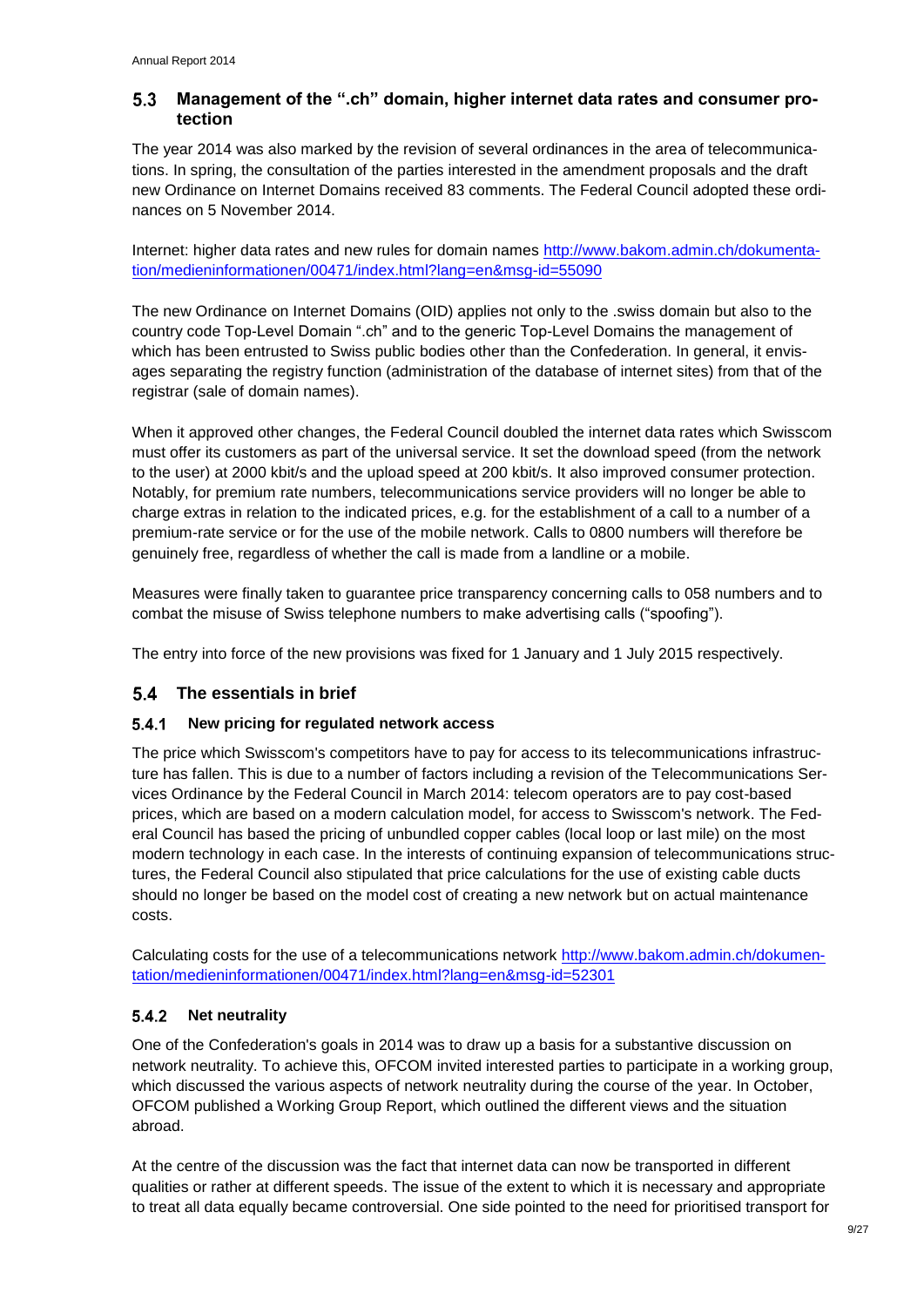certain data ("network management") and called for freedoms in relation to the technical and commercial structure of their services on their networks. The other side wanted guaranteed equality of treatment of all internet data, at least to the extent of making it impossible to discriminate against applications of competing providers and transmitting their content more slowly than that of the network operator. The report contrasted the arguments of the opponents and proponents of possible rules for net neutrality.

The following organisations participated in the working group under the direction of OFCOM: asut, Swisscable and ICTswitzerland, Swisscom, Sunrise, Orange and upc cablecom, the Foundation for Consumer Protection (SKS), the SRG SSR, Internet Society Switzerland, /ch/open, Digitale Gesellschaft (Digital Society), Switch, the ComCom Secretariat, Dr. Simon Schlauri and occasionally Teleboy.

Net Neutrality<http://www.bakom.admin.ch/themen/internet/04810/index.html?lang=en>

#### <span id="page-12-0"></span>**Surveillance**   $5.4.3$

To ensure that the rules of the telecommunications market are respected by all market participants, OFCOM regularly exercises its role as supervisory authority. A systematic supervisory campaign with regard to the obligation to make customer invoices available to the telecommunications dispute resolution service (ombudscom) revealed that the relevant requirements are generally complied with. Another campaign targeted the practice of "spoofing" (displaying false phone numbers). An investigation was initiated into how such practices can be regulated and, where appropriate, prevented, in relation to an amendment to the Telecommunications Act.

In the case of premium rate numbers (090x) there were 430 individual cases of intervention, compared to 380 in the previous year. These mainly concerned unpaid annual fees for the use of the numbers by the service provider as well as regulations on disclosing prices to customers. The mandatory telecommunications statistics resulted in four administrative penalties of between CHF 300 and CHF 6300 for telecommunications providers due to non-delivery of information.

#### <span id="page-12-1"></span> $5.4.4$ **Market access**

The number of telecommunications service providers increased slightly in the reporting year, as in the previous year. Considering all categories, a total of 30 providers were deleted and 36 new registrations were recorded.

| Desig-<br>nation | <b>Service category</b>                                        | 2010 | 2011 | 2012 | 2013 | 2014    |
|------------------|----------------------------------------------------------------|------|------|------|------|---------|
| 1.a              | Telephony services on the fixed net-<br>work                   | 167  | 181  | 180  | 189  | 193     |
| 1.b              | Nomadic telephony services via the in-<br>ternet               | 146  | 125  | 129  | 141  | 147     |
| 1.c              | Telephony services on the terrestrial<br>mobile network        | 51   | 60   | 63   | 63   | 70      |
| 1.d              | Telephony services via mobile satellite<br>hetworks            | 9    | 11   | 11   | 14   | 14      |
| 1.e              | Telephony services via access num-<br>bers (two-step dialling) | 35   | 39   | 46   | 48   | 49      |
| $\overline{2}$   | Transmission of radio/TV programme<br>services                 | 145  | 149  | 151  | 153  | 153     |
| 3                | Internet access                                                | 243  | 257  | 266  | 277  | 292     |
| 4.a              | Constant bitrate transmission capacity                         | 139  | 149  | 147  | 159  | 162     |
| 4.b              | Variable bitrate transmission capacity                         | 211  | 216  | 216  | 222  | 225     |
| 5.a              | <b>SMS/MMS</b> services                                        | 86   | 96   | 98   | 94   | 105     |
| 5.b              | Hosting of access numbers and/or<br>short numbers              | 35   | 41   | 45   | 49   | 52      |
| 5.c              | Other services                                                 | 118  | 118  | 138  |      | 145 143 |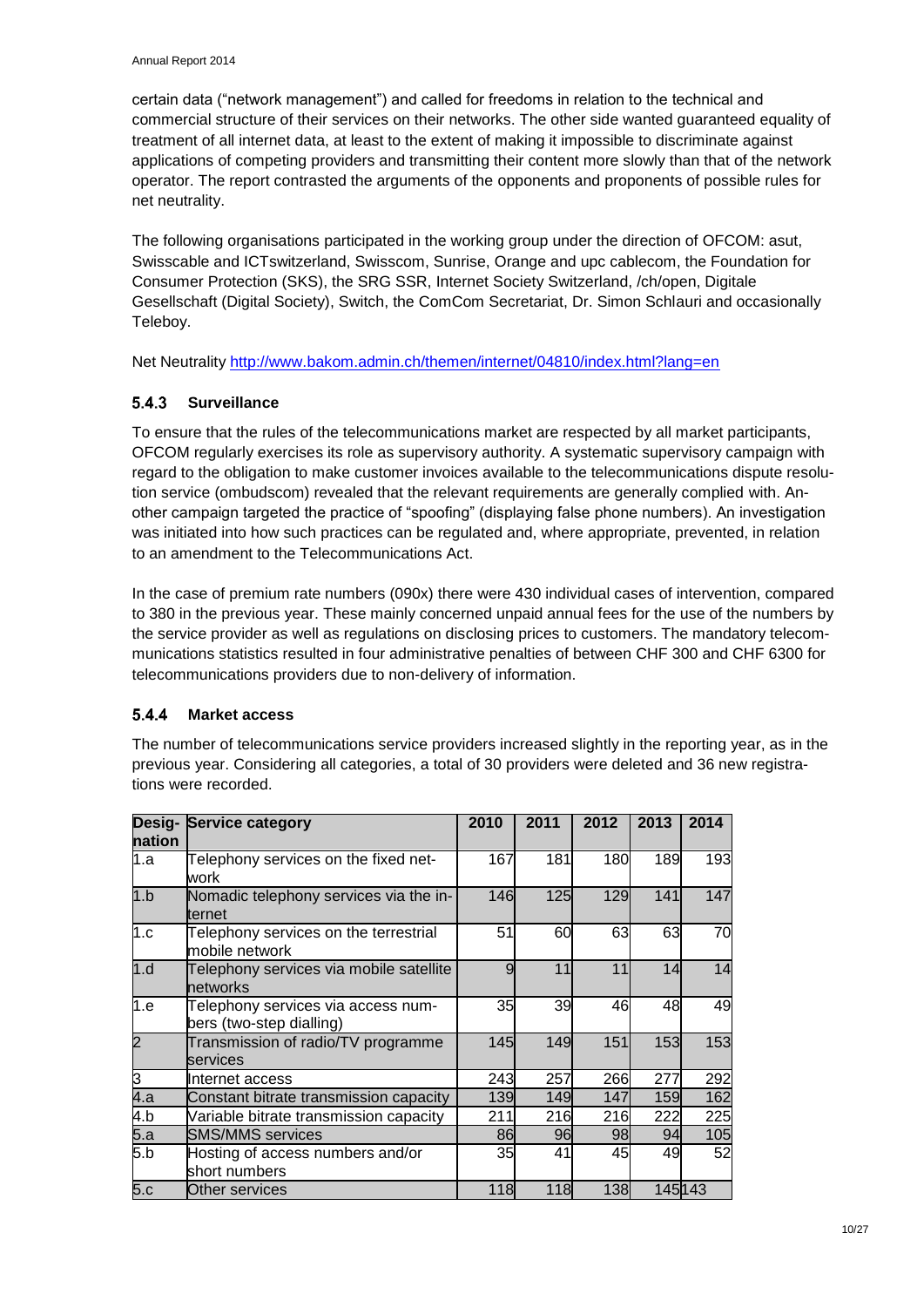#### <span id="page-13-0"></span> $5.4.5$ **Re-organisation of mobile phone frequencies ("refarming")**

In the context of the auction carried out in February 2012, all the available mobile frequencies were awarded anew. The implementation of the new allocation arising from the auction meant that the three mobile telephony operators Orange, Sunrise and Swisscom had to refarm their frequencies in the 900 and 1800 MHz range in 2014. In order to optimally use the existing frequencies and minimise interference, the three licensees drew up a proposal with the support of OFCOM, which was subsequently approved by the Federal Communications Commission (ComCom). The refarming work took place at night between 21 July and 16 August 2014. During the refarming work there were local short-term coverage failures. However, this had no significant impact on the quality of services for the customers of mobile telephony operators. Further frequency refarming in the 2.1 GHz band is planned for the year 2016.

Success of the operation to reorganise mobile telephone frequencies [http://www.bakom.admin.ch/dokumentation/medieninformationen/00471/index.html?lang=en&msg](http://www.bakom.admin.ch/dokumentation/medieninformationen/00471/index.html?lang=en&msg-id=54081)[id=54081](http://www.bakom.admin.ch/dokumentation/medieninformationen/00471/index.html?lang=en&msg-id=54081)

#### <span id="page-13-1"></span>5.4.6 **Mobile internet**

According to a 2014 Federal Statistical Office survey, which was co-funded by OFCOM, the majority of internet use is now mostly outside of private homes and the workplace, i.e. mobile use.

Information society Business Office [http://www.bakom.admin.ch/org/jahresberichte/04918/04926/in](http://www.bakom.admin.ch/org/jahresberichte/04918/04926/index.html?lang=en#sprungmarke0_2)[dex.html?lang=en#sprungmarke0\\_2](http://www.bakom.admin.ch/org/jahresberichte/04918/04926/index.html?lang=en#sprungmarke0_2)

Users increasingly prefer smartphones to other communication terminals, because they have become cheap, efficient and easy to use. This usage trend has an impact on requirements for high-performance networks and also increases the significance of mobile radio networks.



### **Internet usage outside of private homes and the workplace, 2010 and 2014**

© FSO: Internet usage outside of private homes and the workplace, 2010 and 2014 (only available in German and French) [http://www.bfs.admin.ch/bfs/portal/de/index/themen/16/04/key/approche\\_glob](http://www.bfs.admin.ch/bfs/portal/de/index/themen/16/04/key/approche_globale.indicator.30115.301.html?open=1#1)[ale.indicator.30115.301.html?open=1#1](http://www.bfs.admin.ch/bfs/portal/de/index/themen/16/04/key/approche_globale.indicator.30115.301.html?open=1#1)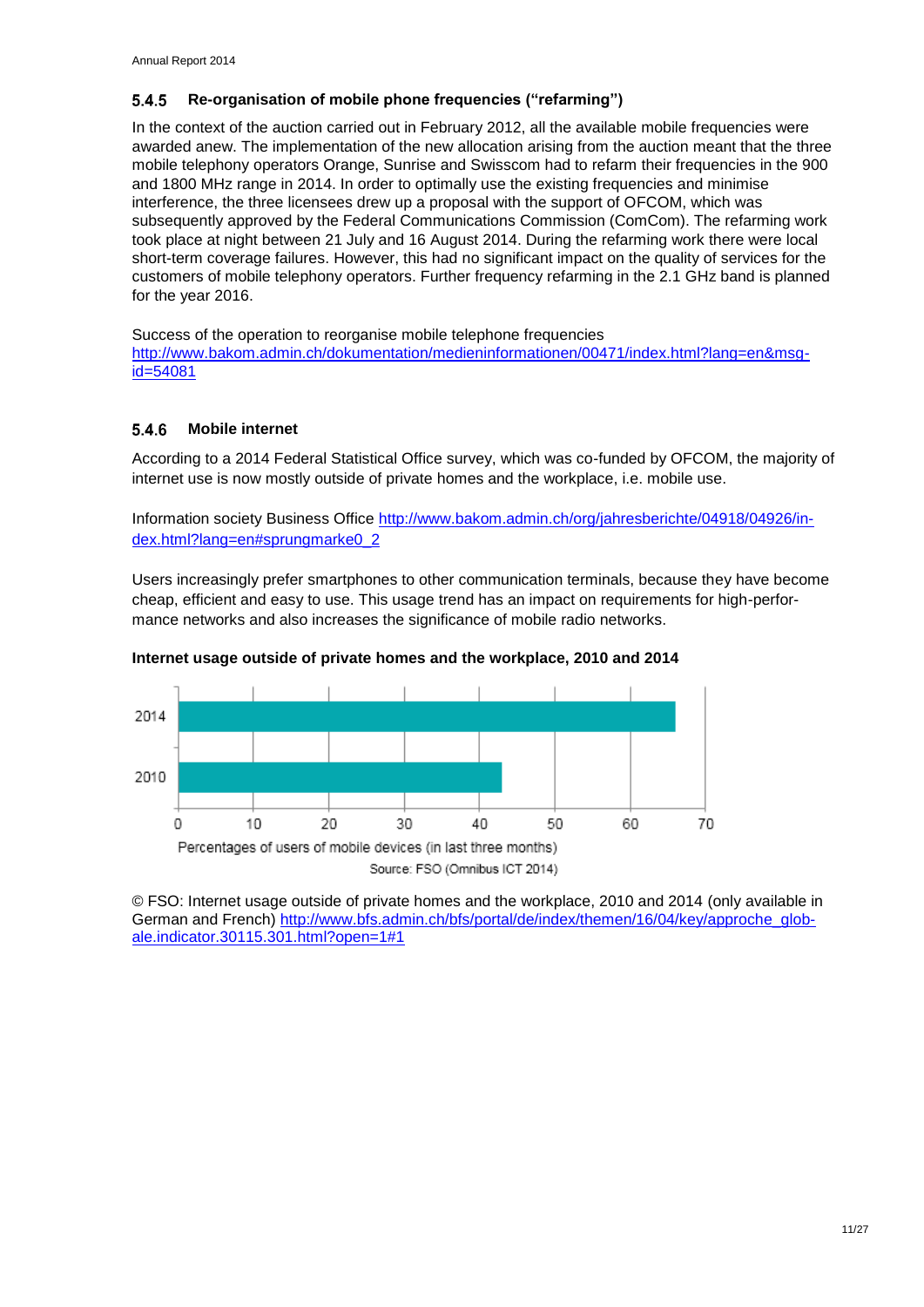

### **Mobile devices for internet use outside of private homes and the workplace, 2010 and 2014**

Source: FSO (Omnibus ICT 2014)

© FSO: Households and population - Mobile devices for internet use outside of private homes and the workplace, 2010 and 2014 (only available in German and French)

[http://www.bfs.admin.ch/bfs/portal/fr/index/themen/16/04/key/approche\\_globale.indica](http://www.bfs.admin.ch/bfs/portal/fr/index/themen/16/04/key/approche_globale.indicator.30115.301.html?open=350#350)[tor.30115.301.html?open=350#350](http://www.bfs.admin.ch/bfs/portal/fr/index/themen/16/04/key/approche_globale.indicator.30115.301.html?open=350#350)

## <span id="page-14-0"></span>**6 Equipment and Frequency Management International**

Work on new standards to enable the use of new devices, anticipating future spectrum requirements, avoiding interference between wireless devices and monitoring the market: the activities of the division make it possible to ensure the present, but also to anticipate the future. In order to better meet the challenges and further exploit synergies, the AFI and FNK divisions have been reorganised. Since 1 January 2015, the new Radio Monitoring and Equipment (RA) Division has brought together all activities on interference research and market surveillance, whilst the Licences and Frequency Management Division (KF) deals with all questions relating to frequency management and the granting of the majority of radiocommunications licences.

#### <span id="page-14-1"></span> $6.1$ **Market surveillance campaigns**

In 2014, OFCOM took an active part in two European market surveillance campaigns.

In the radio sector, the checks concerned mobile telephony repeaters, which are the sources of multiple cases of interference. Initially intended for operators, these devices, which make it possible to extend the coverage of mobile telephone networks inside buildings, are now available to the general public on the market and are often sold on the internet. The results show that the majority are not technically compliant and that the purchaser is often not informed of their conditions of use. Indeed, the installation of a mobile telephony repeater requires prior authorisation of the mobile telephony operators whose signals are re-transmitted.

Report on the surveillance campaign on mobile telephony repeaters [http://ec.eu](http://ec.europa.eu/DocsRoom/documents/7718/attachments/1/translations/en/renditions/native)[ropa.eu/DocsRoom/documents/7718/attachments/1/translations/en/renditions/native.](http://ec.europa.eu/DocsRoom/documents/7718/attachments/1/translations/en/renditions/native)

The second campaign, in the area of electromagnetic compatibility, related to converters for solar panels which transform solar energy into an electrical voltage (240 V). The number of these installed devices is in full expansion. Here too, the result is disappointing: less than 10% of devices complied with all the applicable requirements (33% complied with the technical requirements),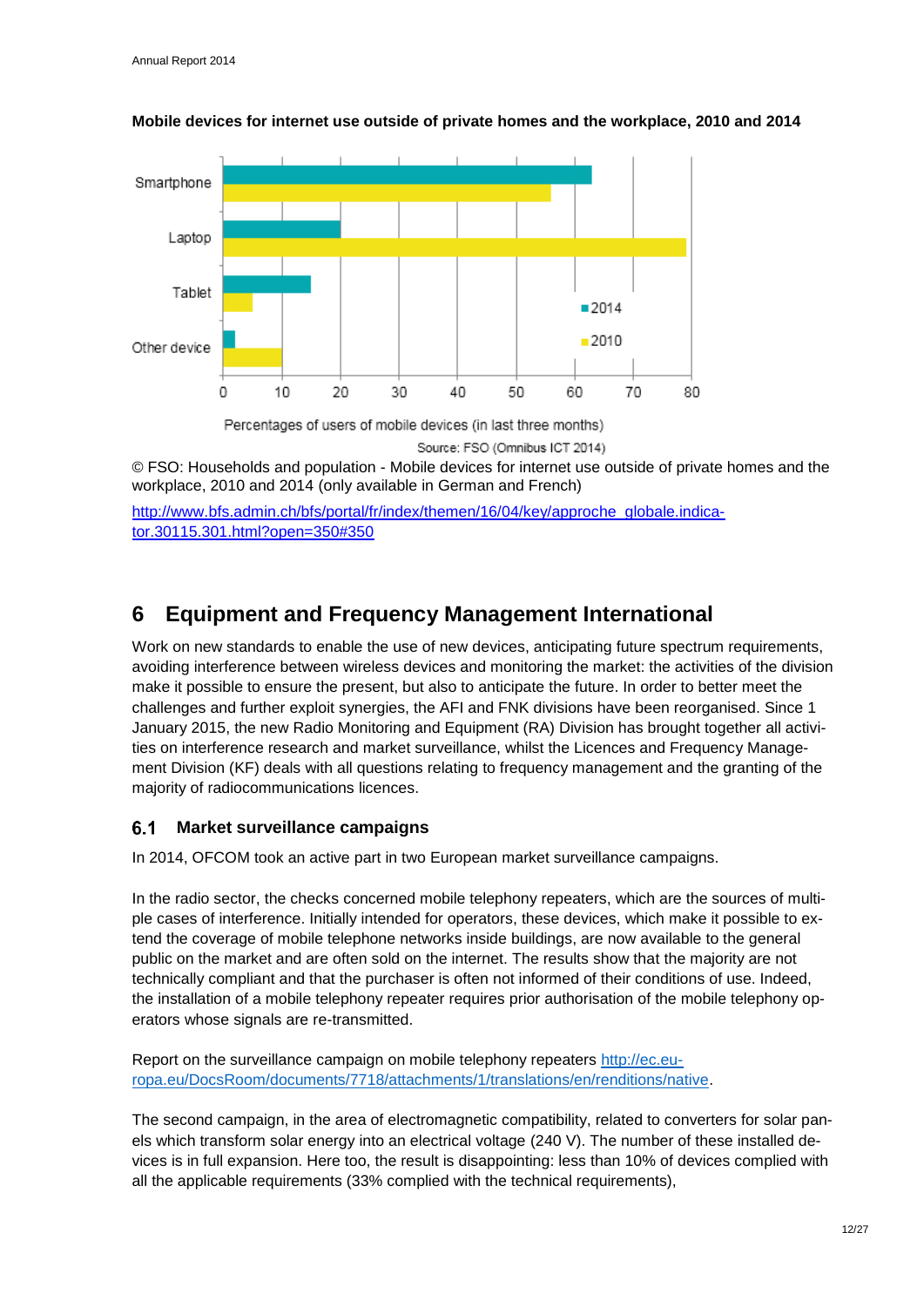Report on the surveillance campaign on converters for solar panels [http://ec.eu](http://ec.europa.eu/DocsRoom/documents/8064/attachments/1/translations/en/renditions/native)[ropa.eu/DocsRoom/documents/8064/attachments/1/translations/en/renditions/native](http://ec.europa.eu/DocsRoom/documents/8064/attachments/1/translations/en/renditions/native) .

### <span id="page-15-0"></span>**Electromagnetic compatibility (EMC)**

This year, OFCOM actively contributed to making the European bodies such as the Electromagnetic Compatibility Working Party experts' group and European Committee for Electrotechnical Standardisation (CENELEC) more aware of the need to re-examine certain hallowed principles concerning standardisations in relation to electromagnetic compatibility.

In order to continue to control the risk of interference and protect the radio spectrum when technologies are in rapid evolution, adaptations to electromagnetic compatibility at the European level are essential: it is a matter of unifying the standards which lay down the protection criteria for the spectrum to avoid inequalities in treatment. In addition, it is necessary to adapt the limit values for protection of digital signals and to fill gaps in the standards by fixing limit values in certain frequency bands or by standardising wiring and specific networks. It is now the case that digital radio signals are replacing analogue signals, high-speed signals are transmitted on wired networks not designed for this purpose, whilst some electrical equipment incorporates modules from different technologies and can communicate via the internet or radio waves.

#### <span id="page-15-1"></span> $6.3$ **The essentials in brief:**

#### <span id="page-15-2"></span> $6.3.1$ **Market surveillance**

In 2014, 31 new companies active in the area of placing telecommunications equipment on the market, plus seven trade exhibitions, were visited by OFCOM officials. In this way, OFCOM was able to provide information in a targeted way and update its database of telecommunications equipment importers; this currently includes 1095 companies.

#### <span id="page-15-3"></span> $6.3.2$ **Standard for radar**

In 2014, in order to respond to market demand, OFCOM developed a technical standard relating to radar systems for the localisation of landslides, debris flows or avalanches, and for the detection of migratory birds. This standard – the first promulgated in this sector in Europe – facilitates the marketing of these devices as it simplifies the conformity evaluation procedure.

NT-3004 – Technical standard concerning radar intended for monitoring landslides and debris flows, detecting avalanches and other similar safety applications, and for detection of migratory birds

### NT-3004 – [Technical standard](http://www.bakom.admin.ch/org/grundlagen/00563/00575/01142/index.html?lang=fr&download=NHzLpZeg7t,lnp6I0NTU042l2Z6ln1ae2IZn4Z2qZpnO2Yuq2Z6gpJCDfXx7g2ym162epYbg2c_JjKbNoKSn6A--)

#### <span id="page-15-4"></span> $6.3.3$ **Notifications**

In 2014, OFCOM processed 638 notifications of radio equipment, i.e. an increase of 10% on the previous year. A quarter of these (compared to 13% in 2013) concerned equipment subject to restrictions on use in Switzerland – because it uses frequencies not assigned to it.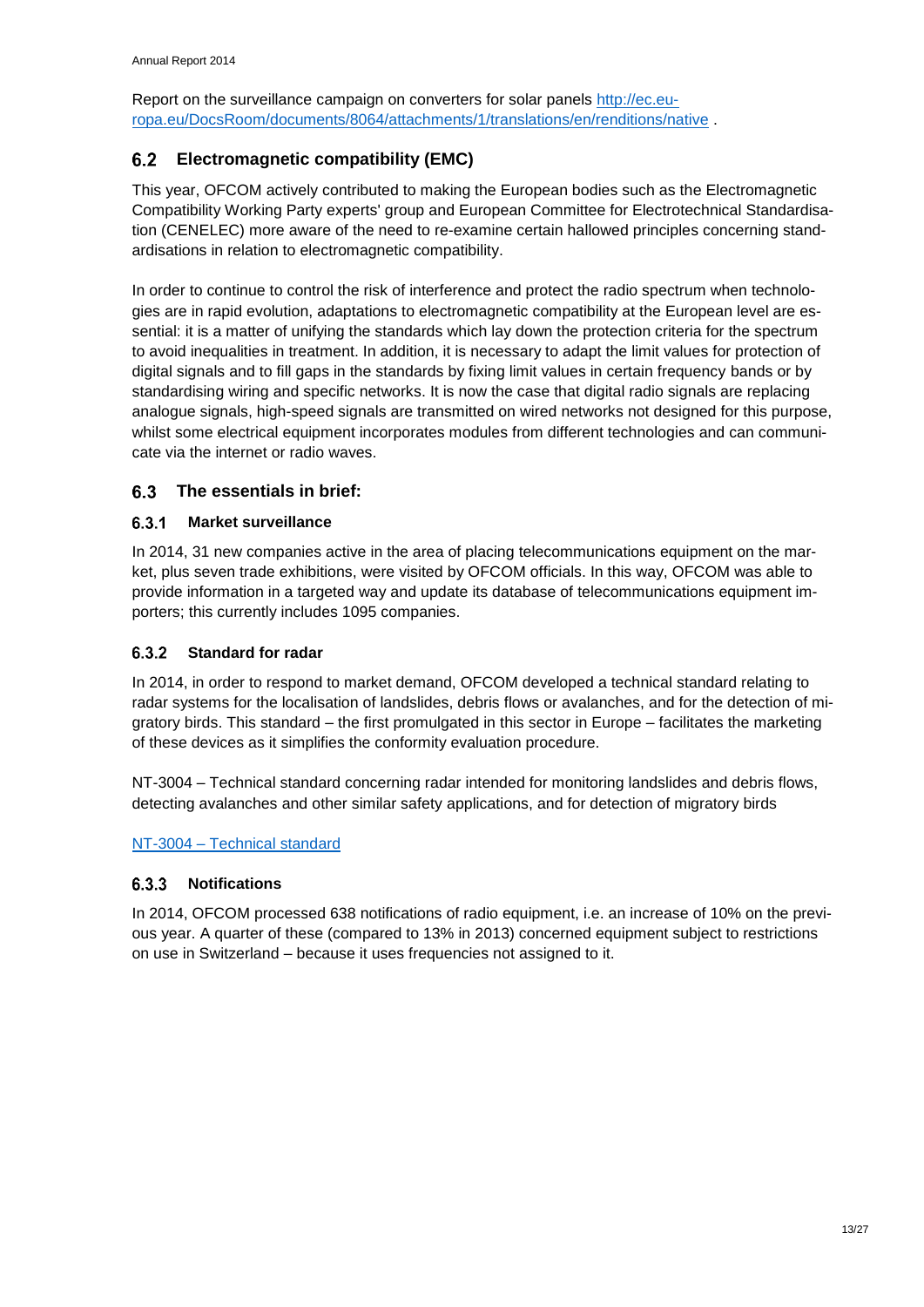

### **Number of notifications of radiocommunication equipment**

#### <span id="page-16-0"></span> $6.3.4$ **World Radio Conference 2015 (WRC-15)**

The preparatory work on the 2015 World Radio Conference, which will take place from 2 to 27 November 2015 in Geneva, was a focal point of OFCOM's frequency management activities. The national interests were presented and represented in the relevant committees of the CEPT (European Conference of Postal and Telecommunications Administrations) and the ITU (International Telecommunication Union). These included, among other things, Switzerland's commitment to harmonised European frequency ranges in support of disaster prevention and protection of the population.

#### <span id="page-16-1"></span> $6.3.5$ **Electronic Communication Committee**

In November 2014, OFCOM hosted the 38<sup>th</sup> meeting of the ECC (Electronic Communication Committee) in Montreux. 80 delegated from 30 European countries debated various issues in relation to the harmonised use of the frequency spectrum in Europe.

#### <span id="page-16-2"></span>6.3.6 **National frequency allocation plan 2015**

The national frequency allocation plan was approved by the Federal Council on 5 November and entered into force on 1 January 2015. The plan serves as a planning basis for frequency utilisation in Switzerland and is revised annually.

National frequency allocation plan 2015 <http://www.bakom.admin.ch/themen/frequenzen/00652/00653/index.html?lang=en>

#### <span id="page-16-3"></span>**Mobile radio in the 700 MHz band: changes for radio microphones and digital television**  $6.3.7$

At the 2015 World Radio Conference the 700 MHz band will be opened up for mobile radio applications. This will reduce the spectrum available for wireless microphones. With the remaining part of this so-called UHF band it will therefore become increasingly difficult to meet the increasing demand for frequencies for microphone transmissions. In addition to the cooperation in international bodies (the ITU, the ECC Electronic Communication Committee), in which alternative frequency bands are sought, in 2014 OFCOM, in an internal study, examined the extent to which the spectrum requirement of wireless microphones might be reduced by the use of digital technology. In co-operation with the IT'IS (Information Technologies in Society) – an ETH Zurich foundation – a further study analysed the extent to which higher frequency ranges could be considered for wireless microphones. The results of the study are expected by the beginning of 2015.

OFCOM also held discussions with the SRG regarding the future use of the 700 MHz band. It was agreed with the SRG that the DVB-T transmitters currently being operated (for digital terrestrial televi-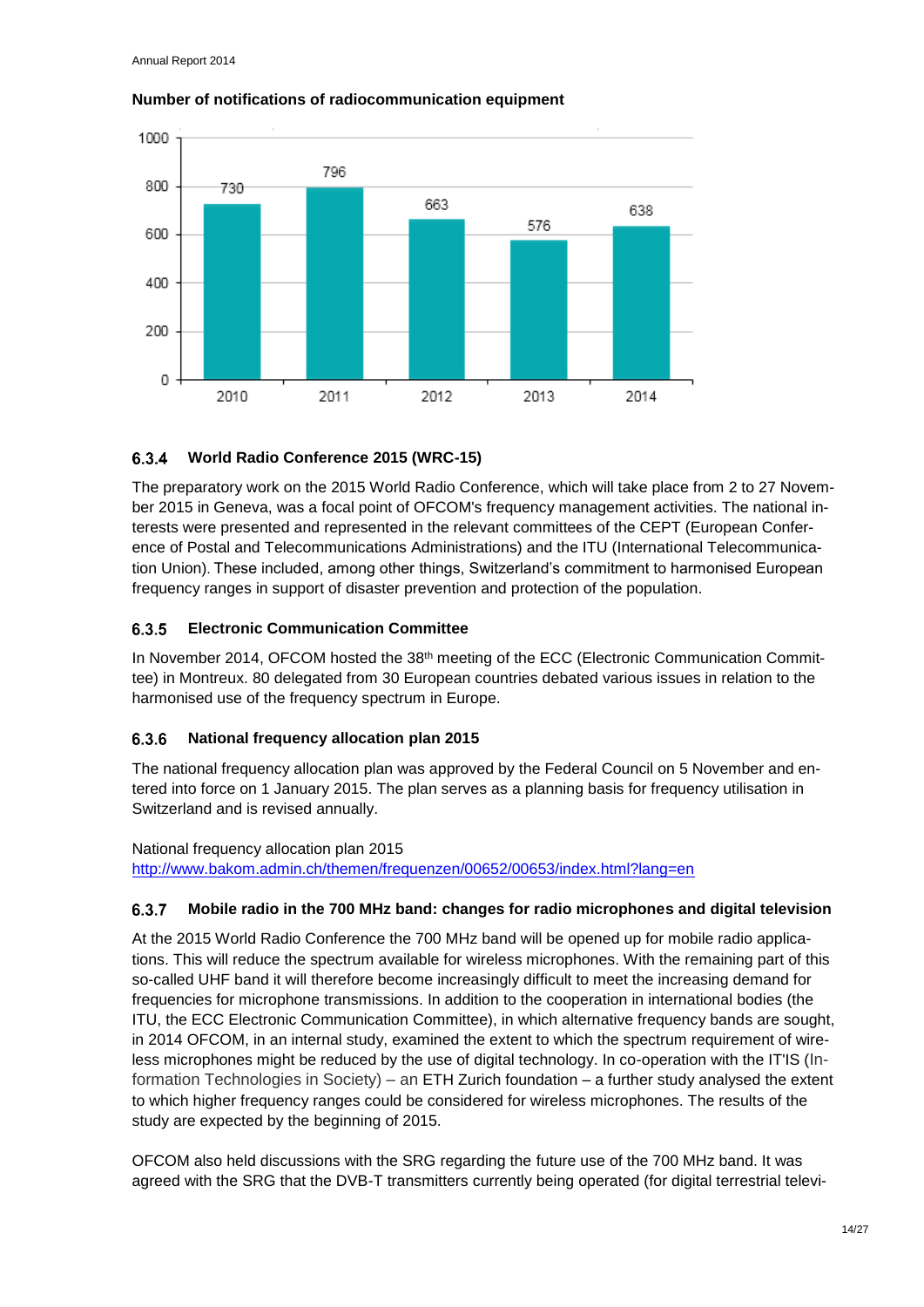sion) will be gradually migrated by the end of 2018 to the lower 470-694 MHz band. It is therefore possible for Switzerland to keep to the schedule envisaged at the overall European level in order to prepare the 700 MHz band so that it is available by 2020 (+/-2 years) for mobile radio applications.

#### <span id="page-17-0"></span>6.3.8 **Surveillance of devices and equipment and preventive measures**

In 2014, the inspections focused on 166 items of telecommunications equipment and 18 devices in the area of electromagnetic compatibility. The rate of non-conformity of the equipment inspected in 2014 remains high (95%): 174 equipment items out of 184 did not meet the applicable requirements (92% in 2013). The most problematic areas are the same as in the past: the declaration of conformity (78% non-conformity compared to 77% in 2013), the technical dossier (67% compared to 78% in 2013), characterisation (53% compared to 56% in 2013), and the essential requirements (36% compared to 48% in 2013). 138 items of equipment (75%, compared to 71% in 2013) had not been subjected to a conformity assessment by the manufacturer or had undergone an inappropriate procedure.

#### Essential requirements (compliance 36% 64% with standards) 53% 47% Markings (category) Inappropriate conformity assessment 75% 25% procedure or no procedure Technical documentation 67% 33% Declaration of conformity 78% 22% Total 95% 0% 20% 40% 60% 80% 100%

### **Most frequent rates of non-conformity of inspected equipment**

In 2014, 149 procedures were initiated, compared to 124 in 2013; 19 (compared to 12 in 2013) involved market surveillance in the area of electromagnetic compatibility (EMC) and 137 (compared to 105 in 2013) that of telecommunications equipment. Within the same period, OFCOM was able to complete 20 procedures in the EMC area (3 more than a year earlier) and 114 in the area of telecommunications equipment (compared to 86 in 2013), some of which related to multiple items of equipment. OFCOM was able to close 134 procedures in total (103 in 2013).

Compliant

Non compliant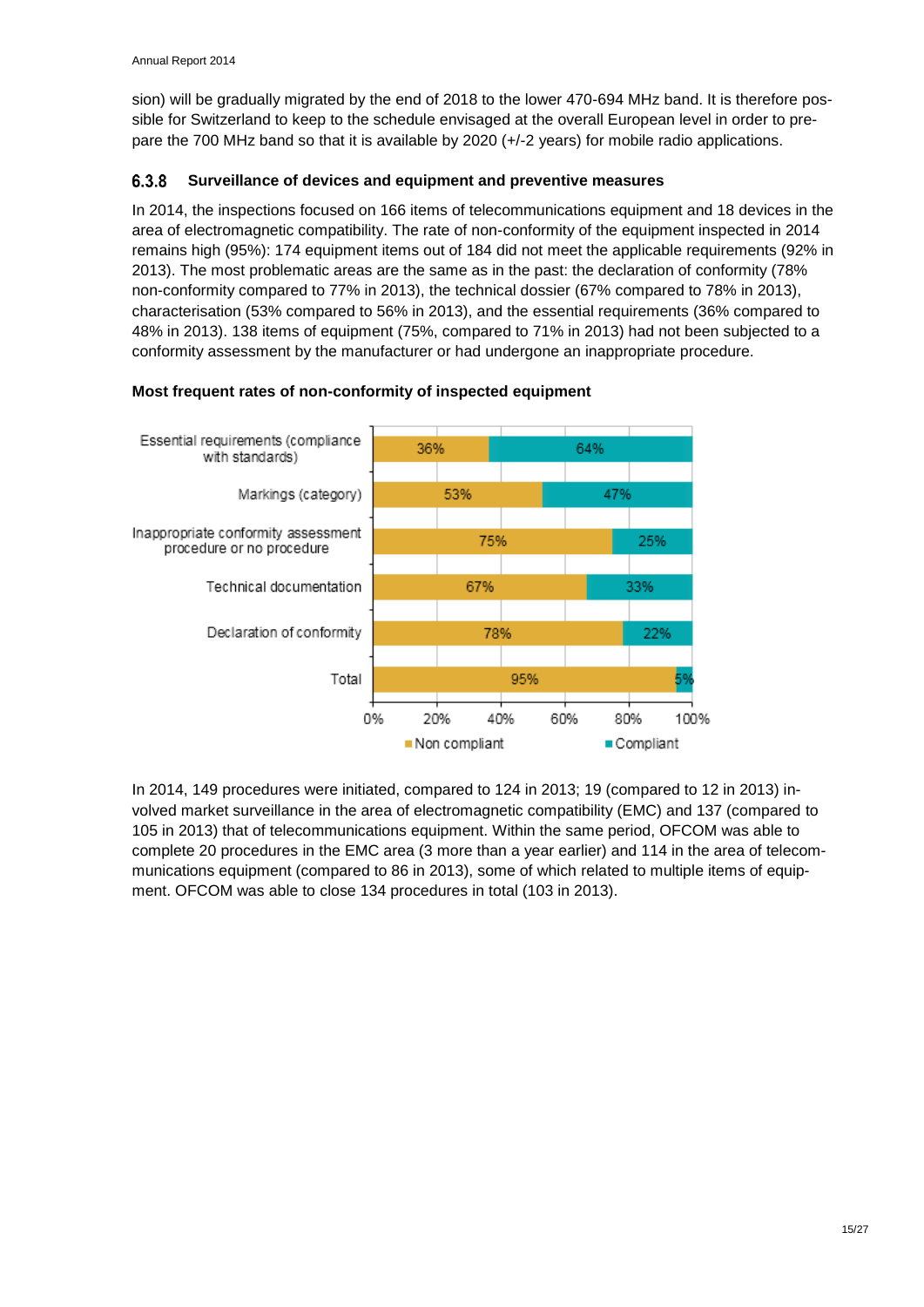

### **Administrative procedures concerning equipment**

#### <span id="page-18-0"></span>639 **Preventive measures**

In 2014, OFCOM continued to publish on its website a list of telecommunications equipment which is not in technical conformity and whose use may cause interference with radio traffic or the reception of radio and television programme services. The Office issued a ban on the sale of such items, which means that the equipment included in this list cannot be offered, sold or even given away. This database included 112 items of equipment at the end of 2014 (compared to 63 at the end of 2013).

Non-compliant equipment

<http://www.bakom.admin.ch/themen/geraete/04113/index.html?lang=en>

In 2014, OFCOM continued the briefings on the legal framework in relation to electromagnetic compatibility. With the help of other players in the industry (suppliers of measuring equipment, laboratories, consultants…), OFCOM organised an information day on electromagnetic compatibility. This event took place in January 2014 and, given the success it enjoyed, was repeated in January 2015.

Information day on electromagnetic compatibility (available in German only) [http://archiv.swisstmeet](http://archiv.swisstmeeting.ch/EMV2015.jpg.html)[ing.ch/EMV2015.jpg.html](http://archiv.swisstmeeting.ch/EMV2015.jpg.html)

OFCOM concentrates its market surveillance efforts on problem areas. In 2014, on the one hand it published the priorities that it set for checks relating to market surveillance of telecommunications equipment and on the other hand published the annual results obtained. However, checks in other areas are not excluded.

Priorities for checks on telecommunications equipment [http://www.bakom.ad](http://www.bakom.admin.ch/themen/geraete/00639/01636/index.html?lang=en)[min.ch/themen/geraete/00639/01636/index.html?lang=en](http://www.bakom.admin.ch/themen/geraete/00639/01636/index.html?lang=en)

Telecommunications equipment surveillance results [http://www.bakom.ad](http://www.bakom.admin.ch/themen/geraete/00639/03908/04772/index.html?lang=en)[min.ch/themen/geraete/00639/03908/04772/index.html?lang=en](http://www.bakom.admin.ch/themen/geraete/00639/03908/04772/index.html?lang=en)

### <span id="page-18-1"></span>**Monitoring of radio licensees**

The performance mandate imposed by the Federal Council envisages that in the area of "licence inspections" surveillance will be ensured by means of a sufficient number of targeted inspection and prevention measures each year. In 2014 a total of 179 licences (153 in the previous year) were checked on site, including mostly licences which have not been the subject of any changes (mutations) for at least five years. The continuing high proportion of complaints (54 per cent) fell slightly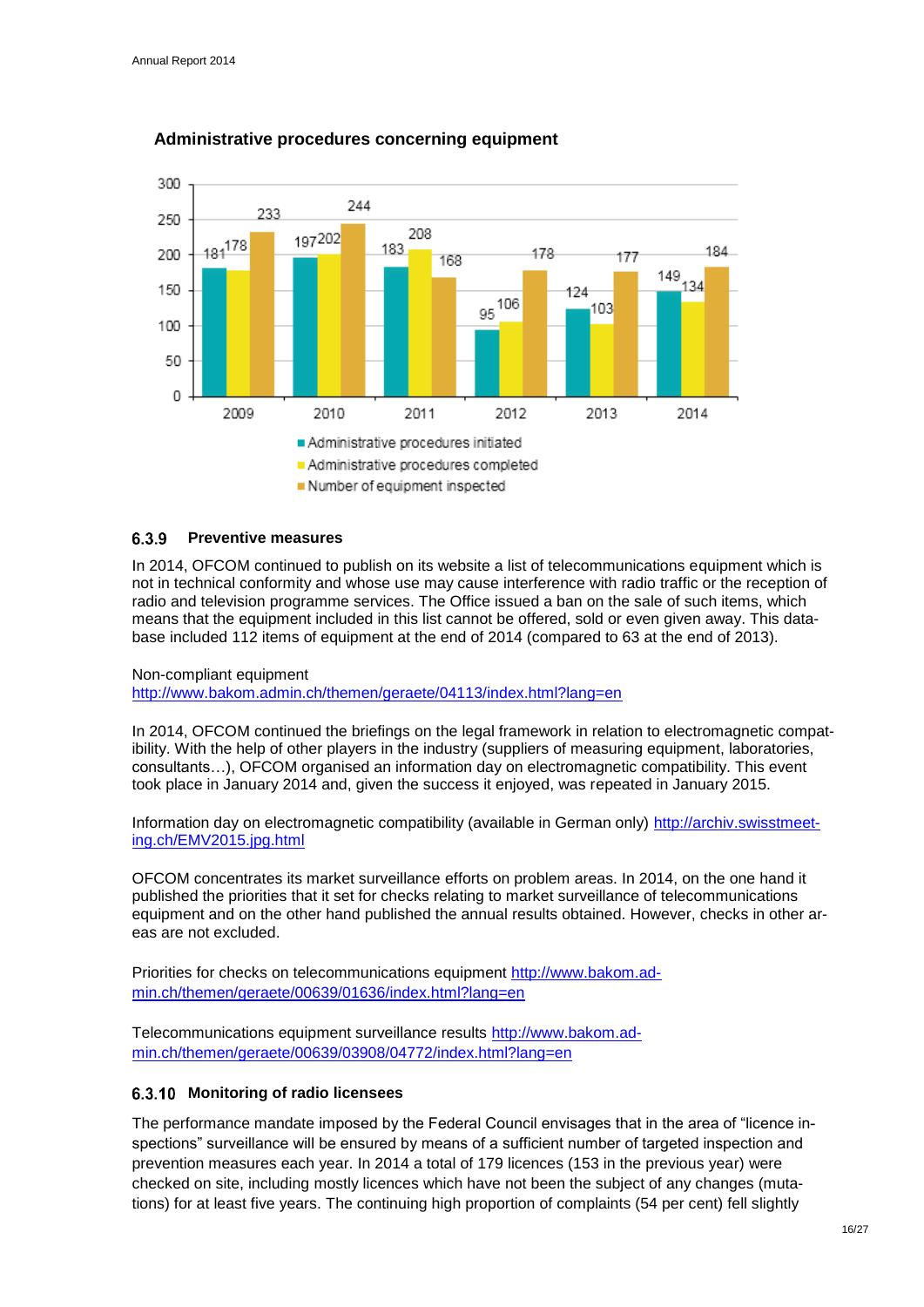compared to the previous year (59 per cent). The renewed decrease is attributable mainly to two things: during the inspection of a major sporting event with numerous national and international users, we were able to establish that the regular checks are not failing to achieve their desired effect. In order to determine the effectiveness of our activities, in the reporting year we also carried out thirty licence checks on companies which we had had already checked once five to six years previously. The result of these checks can be seen as positive; we only had to query approximately a quarter of those inspected.



### **Results of licence inspections**

### <span id="page-19-0"></span>**Other checks on utilisation of frequencies**

In 2014, we carried out 205 inspections (166 in the previous year) of equipment which was being operated without a licence or which was non-compliant. The corresponding 85 procedures (99 in the previous year) meant there was a net increase of 12 new licences (20 in the previous year).

### <span id="page-19-1"></span>**Preventive measures (e.g. information)**

In the context of information activities we informed and advised a total of 54 specialist dealers – 28 in the area of professional mobile radio (PMR) and 26 in the area of sales and renting of wireless microphone systems.

## <span id="page-19-2"></span>**7 National Frequency Management and Licences**

We reviewed the extent to which the various administrative fees cover costs and initiated the necessary measures. In addition, the trends in radio consumption and frequency refarming in the mobile radio sector were analysed. We were also active in the expansion of the measurement infrastructure and in preparing for the reorganisation of our division from 1 January 2015.

#### <span id="page-19-3"></span> $7.1$ **Radio licences**

The number of licences required for the use of the POLYCOM national security network increased very little in 2014. This is because only one subnet is missing for the final stage of the expansion of the entire security network and the majority of the frequency users already have licences. POLYCOM is the national radio system of the rescue organisations and security authorities (BORS), which is being established in Switzerland in stages. BORS also includes fire brigades.

Here the trend of local fire brigades merging to form regional fire brigades has continued. The aim of these mergers is to form larger associations in order to exploit synergies and decrease the number of licensees.

Although in the field of mobile radiocommunications for professional use the number of radio licences decreased slightly, the number of licensed devices increased once again.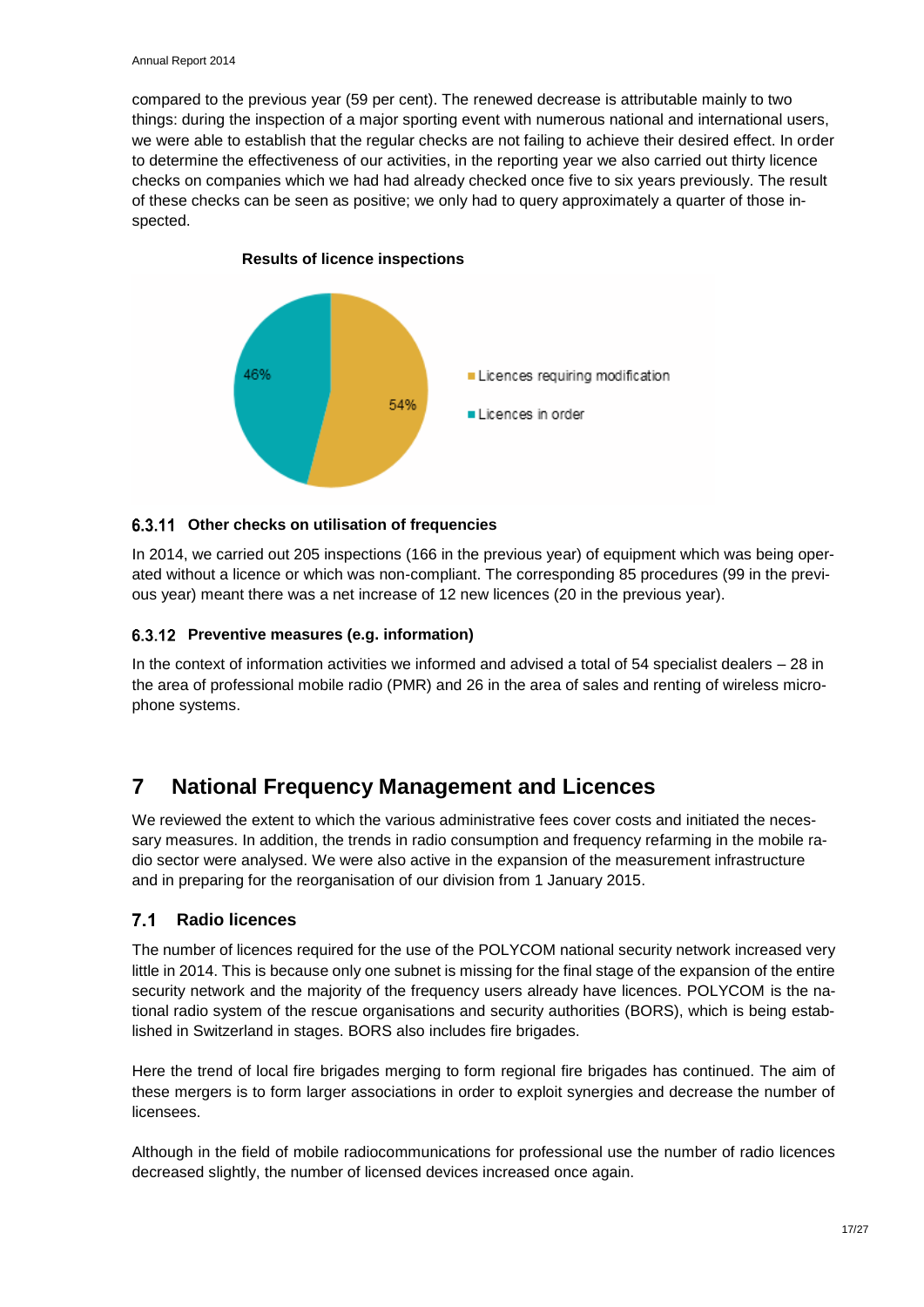As in recent years, the number of licences for amateur radio as well as ocean-going and Rhine vessels increased slightly in 2014. The decline in the field of aeronautical radio continued.

There were practically no changes in relation to amateur radio licences.

|                                                  | 2010 | 2011 | 2012 | 2013 | 2014 |
|--------------------------------------------------|------|------|------|------|------|
| Mobile radiocommunica-<br>tions for professional |      |      |      |      |      |
| luse                                             | 9462 | 9478 | 9524 | 7698 | 7487 |
| <b>Marine radio</b>                              | 1903 | 1960 | 2009 | 1491 | 1554 |
| <b>Aeronautical radio</b>                        | 3726 | 3731 | 3648 | 3536 | 3456 |
| <b>Amateur radio</b>                             | 4662 | 4673 | 4700 | 4735 | 4757 |

### **Number of radio licences**

### <span id="page-20-0"></span>**Use of the frequency spectrum**

In the middle of the year, mobile operators implemented the frequency reallocations; these had been prepared in advance. The change within Switzerland went smoothly thanks to good cooperation between OFCOM and the operators. Only in the Geneva area was there occasional interference with a French network. This demonstrates how complex such changes are due to the different technologies used. However, with the support of OFCOM and the French frequency authorities, the affected operators developed and implemented a solution within a short time.

Success of the operation to reorganise mobile telephone frequencies [http://www.bakom.ad](http://www.bakom.admin.ch/dokumentation/medieninformationen/00471/index.html?lang=en&msg-id=54081)[min.ch/dokumentation/medieninformationen/00471/index.html?lang=en&msg-id=54081](http://www.bakom.admin.ch/dokumentation/medieninformationen/00471/index.html?lang=en&msg-id=54081)

As part of making frequency assignment more flexible, individual microwave radio operators have for the first time made large-scale use of block-allocated frequencies. They benefit from higher-quality, faster frequency availability subject to lower fees.

In relation to wireless cameras we have developed a new, more flexible frequency concept. In this way we ensure that the increasing needs of the security services, the media and programme producers can be covered in future.

### <span id="page-20-1"></span>**Event support**

In addition to day-to-day business such as investigation of interference, licence inspections and measurements in the electromagnetic field, the reporting year was marked by three major events. Such events always represent a major challenge for us: we receive some users' licence applications very late, even though we repeatedly remind applicants that critical frequency ranges are allocated according to a "first-come, first-served" basis. In the case of such major events, we are also faced with a massive concentration of radio applications in a very confined space. As well as these mainly technical aspects, we also need to deal with logistical and safety-technical problems.

At the AIR14 air show in Payerne we supported the Federal Department of Defence, Civil Protection and Sport (DDPS) and all other frequency users and users with a team on the ground. This was particularly challenging because the DDPS also used some frequencies from the civilian sector.

The Athletics World Championships in Zurich was not only a sporting highlight, but also a challenge in terms of frequencies. We had to coordinate and review the various needs of the media, security services and those responsible for the sporting event to ensure it ran smoothly.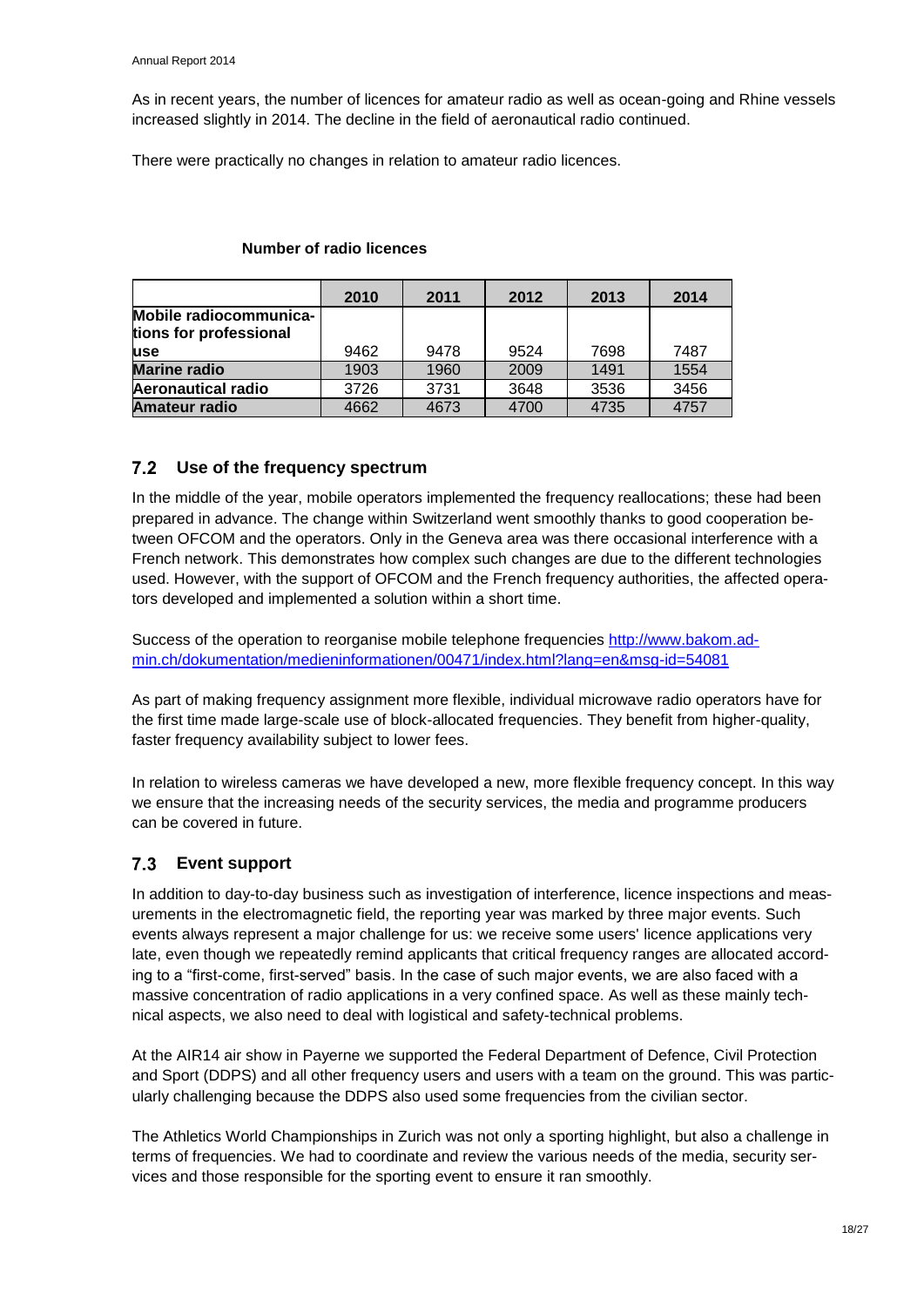The OSCE Ministerial Conference in Basel was finally a success thanks to close cooperation with the FDFA.

### <span id="page-21-0"></span>**The essentials in brief:**

#### <span id="page-21-1"></span> $7.4.1$ **Radio operator examinations**

The number of candidates (divided into four types of test) again increased slightly compared with the previous year. Overall, 741 people completed a radio operator examination according to international specifications.

|                             | 2010 | 2011 | 2012 | 2013 | 2014 |
|-----------------------------|------|------|------|------|------|
| Amateur radio               | 204  | 164  | 158  | 177  | 192  |
| <b>Long Range Certifi-</b>  |      |      |      |      |      |
| cate (LRC)                  | 271  | 250  | 242  | 219  | 207  |
| <b>Short Range Certifi-</b> |      |      |      |      |      |
| cate (SRC)                  | 307  | 230  | 273  | 199  | 267  |
| <b>Inland navigation</b>    | 134  | 119  | 97   | 112  | 75   |
|                             |      |      |      |      |      |
| Total                       | 916  | 763  | 770  | 707  | 741  |

### **Number of radio examinations**

#### <span id="page-21-2"></span> $7.4.2$ **Broadcasting**

The digitisation of FM audio broadcasting requires measurable quality and coverage criteria for successor technologies. Together with operators and authorities we have developed the technical criteria for comparing wireless and fixed-network-based broadcasting vectors. This will both allow the switch to DAB+ without any loss of quality compared with current VHF coverage and ensure reception in the main road tunnels.

#### <span id="page-21-3"></span>7.4.3 **Notification service**

The continuous efforts of employees made it possible to guarantee the required 100% availability of the hotline 365 days a year. It was also possible to clarify and resolve incidents of interference reported by the police, emergency services and air traffic control within the stipulated time. This was made possible by the ongoing development of our measurement infrastructure and the ability to centrally control the measuring systems throughout the whole of Switzerland.

#### <span id="page-21-4"></span> $7.4.4$ **Reports of interference**

Of the approximately 700 internal and external applications to Radio Monitoring, approximately half concerned reports of interference. Once again, interference was most common among mobile radio with a UMTS uplink and private mobile radio systems (PMR). In the case of UMTS interference (mobile telecommunications) the incidence of interference caused by imported cordless telephones (DECT devices) is decreasing, whereas the incidence of interference caused by devices to amplify the mobile radio signal (mobile phone repeaters) is increasing.

| Year                    | 2014      | つのイク<br>19 | 2012       |
|-------------------------|-----------|------------|------------|
| Reports of interference | י∩פ<br>3U | 365        | <b>413</b> |

## <span id="page-21-5"></span>**8 International Relations**

In 2014, Switzerland was again able to help set the tone in telecommunications and broadcasting policy at the international level. For example, Switzerland's seat on the International Telecommunication Union's Council was confirmed at its Conference of Plenipotentiaries in November 2014 in Busan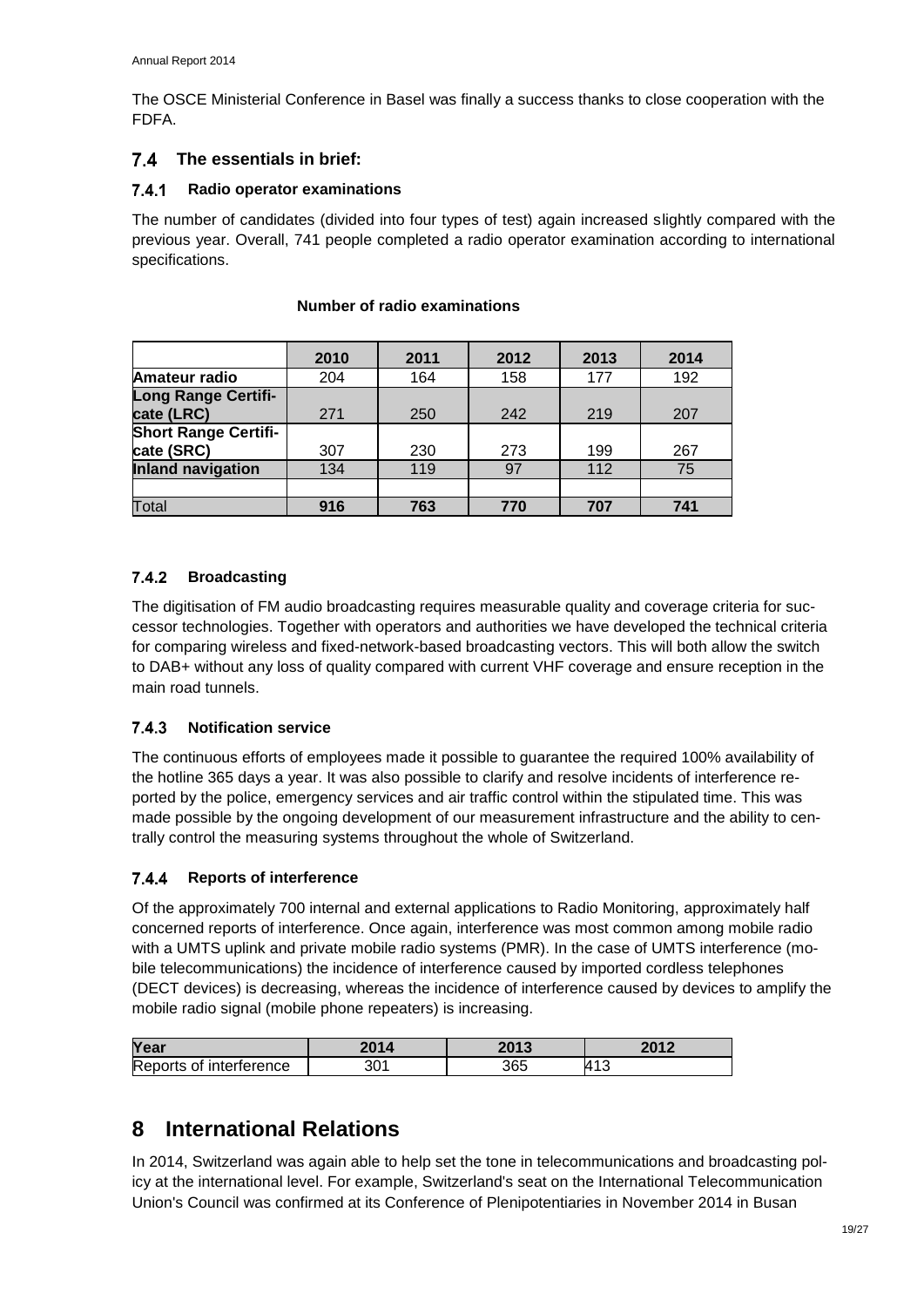(South Korea) with the best election result of all the member states. In addition, in 2014 Switzerland had the honour of assuming the presidency of the Governmental Advisory Committee of the Internet Corporation for Assigned Names and Numbers (ICANN) for the next two years.

#### <span id="page-22-0"></span> $8.1$ **2014 conference of plenipotentiaries of the International Telecommunication Union (ITU)**

A delegation from the Federal Office of Communications (OFCOM) – consisting of Philipp Metzger, Director, and Frederic Riehl, OFCOM Ambassador, Vice-Director and Head of the "International Relations" Service – represented Switzerland at the Conference of Plenipotentiaries (PP-14) of the International Telecommunication Union (ITU), which was held from 20 October to 7 November 2014 in Busan, in the Republic of Korea. Switzerland was re-elected to the Council of the ITU, the body responsible for managing the business of the Union between two Conferences of Plenipotentiaries. It received 156 votes of Member States, achieving the best result of all 48 Member States elected to the Council. The PP-14 dealt with issues concerning the management and operation of the ITU and adopted the strategic and financial plans of the Union for 2016-2019. The Swiss delegation contributed significantly to drawing up the future policies of the ITU in the areas of the information society and information and communication technologies (ICT), in particular combating the digital divide, speeding up the roll-out of broadband, interventions in the event of catastrophes and the promotion of the use of ICT with a view to greater independence for women. The Conference of Plenipotentiaries is the supreme body of the Union and meets every four years, with the objective of deciding on the strategy and basic policies of the organisation.

#### <span id="page-22-1"></span>**Presidency of the ICAN Governmental Advisory Committee**  $8.2$

At the 51<sup>st</sup> meeting of the Internet Corporation for Assigned Names and Numbers (ICANN) in October 2014, Thomas Schneider, Deputy Head of the International Relations Service at OFCOM, was elected to chair the Governmental Advisory Committee, (GAC). The private American non-profit organisation ICANN is responsible for the assignment and administration of names and addresses on the internet. The Governmental Advisory Committee advises ICANN and issues recommendations on topics concerning the domain name system which relate to matters of concern to governments or when the decisions of ICANN affect national legal systems or international agreements. For example, this is the case with the introduction of new top level domains (e.g. .swiss, .paris, .berlin), with the protection of geographical indicators (among other things .vin/.wine, .africa) and of names or abbreviations of international organisations (for example the ICRC) when top level domains are assigned.

Being able to coordinate and represent the interests of governments for two years provides an opportunity to continue Switzerland's long-term involvement as an intermediary and bridge-builder in the administration of the internet. Since the World Summit on the Information Society in 2003 in Geneva, Switzerland has been playing an active role in the organisation of this process. Given its participatory and decentralised direct democratic system of government, Switzerland has a good basis to be able to make a valuable contribution as chair of the Governmental Advisory Committee. Thus Switzerland will continue to work for basic values such as inclusivity and democratic participation, transparency, responsibility and good governance.

Switzerland to head the ICANN Governmental Advisory Committee [http://www.bakom.admin.ch/doku](http://www.bakom.admin.ch/dokumentation/medieninformationen/00471/index.html?lang=en&msg-id=54830)[mentation/medieninformationen/00471/index.html?lang=en&msg-id=54830](http://www.bakom.admin.ch/dokumentation/medieninformationen/00471/index.html?lang=en&msg-id=54830)

#### <span id="page-22-2"></span>8.3 **NETmundial: a global multistakeholder meeting to organise the future of internet governance:**

In April 2014 the "Global Multistakeholder Meeting on the Future of Internet Governance – NETmundial for short – took place in São Paulo. Brazilian president Dilma Rousseff had called the conference after the exposures by Edward Snowden concerning NSA activities, in order to discuss the subject of mass monitoring with all interested stakeholders, i.e. with participants from the state, the private sector and civil society. The NETmundial process was somewhat unstructured and not always completely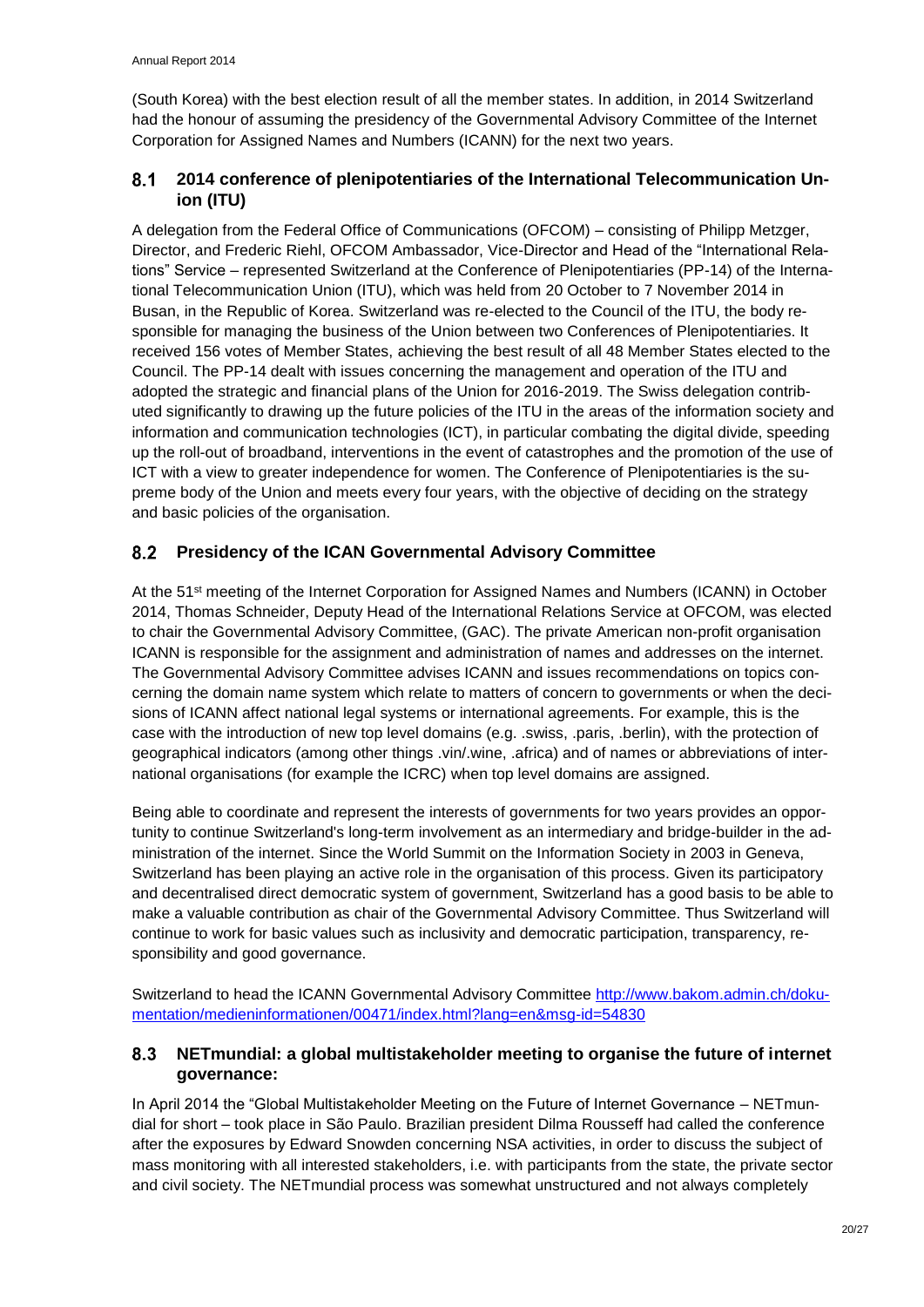transparent: in particular numerous civil society representatives regretted the absence in the concluding document of a clear condemnation of mass monitoring and a commitment to network neutrality. At the conclusion, however, almost all the participants backed the "Multistakeholder Statement of São Paulo", which contains a set of basic principles for internet governance and a timetable for their further development.

The NETmundial experiment has shown that in a multistakeholder process it is possible to achieve a result which is based on a rough consensus in a very short time. The multistakeholder procedures now must be further developed in order to meet more stringent requirements relating to the representativeness of participants and to the transparency of the decision-making process. For a majority of the stakeholders, however, NETmundial is a first milestone in "Multistakeholder Policy Making" and a beacon for other institutions and forums, such as the Internet Governance Forum.

### <span id="page-23-0"></span>**The essentials in brief:**

#### <span id="page-23-1"></span> $8.4.1$ **The European Union (EU)**

OFCOM attentively followed the negotiations on the "Connected Continent" legislative package proposed by the European Commission. In particular it took part in the informal Council of Telecommunications Ministers. Although the European Parliament argued for abolition of roaming charges before the end of 2015, efficient management of radio frequencies and maximum neutrality of the internet, several Member States on the other hand expressed reservations about several aspects of the proposal. Finally, only the two questions of the abolition of roaming charges and the neutrality of the internet were retained in the dossier. In addition, OFCOM monitored the accession into its functions of the new European Commission, which nominated two digital commissioners, priority areas for both the Commission and the European Council. Finally, OFCOM participated in the events organised by the Commission, including the Digital Agenda Day, and in the high-level groups on the Digital Agenda and internet governance.

#### <span id="page-23-2"></span> $8.4.2$ **Council of Europe guide on human rights for internet users**

In April 2014 the Council of Europe published a recommendation on the guide to human rights for internet users. This guide, which was compiled by a multistakeholder working group with Swiss participation, informs internet users in comprehensible, simple language about their rights on the internet and on the legal remedies which are available, and those which are not, in the event of a violation.

#### <span id="page-23-3"></span>8.4.3 **International Telecommunications Satellite Organisation ITSO**

OFCOM took part in the 36<sup>th</sup> Assembly of the Parties, at which Switzerland was elected to sit on the Consultative Committee for the next two years. The meeting made it possible to adopt budgets for 2015 and 2016 as well as a resolution on the use of satellites to reduce the digital divide and extend the current goals and objectives of the ITSO up to 2017.

ITSO Assembly of Parties [0http://www.itso.int/index.php?option=com\\_content&view=arti](http://www.itso.int/index.php?option=com_content&view=article&id=71&Itemid=214&lang=en)[cle&id=71&Itemid=214&lang=en](http://www.itso.int/index.php?option=com_content&view=article&id=71&Itemid=214&lang=en)

### <span id="page-23-4"></span>**TV5 Monde**

The Fondation Wallonie-Bruxelles chaired the meetings of the senior officials of TV5 Monde. The discussions with the other TV5 partners (France, Canada, Quebec and Switzerland), which mainly related to the budget, made it possible to find solutions which were fair for all, while taking measures to reduce the channel's expenditure. Switzerland's contribution remained unchanged. Innovations appeared in the TV5 programming, notably a major information broadcast plus a cultural broadcast, launched on the initiative of the Radio Télévision Suisses (RTS). Switzerland also provided financial support for the restoration of three Maisons TV5 Monde in Burkina Faso, Burundi and Senegal.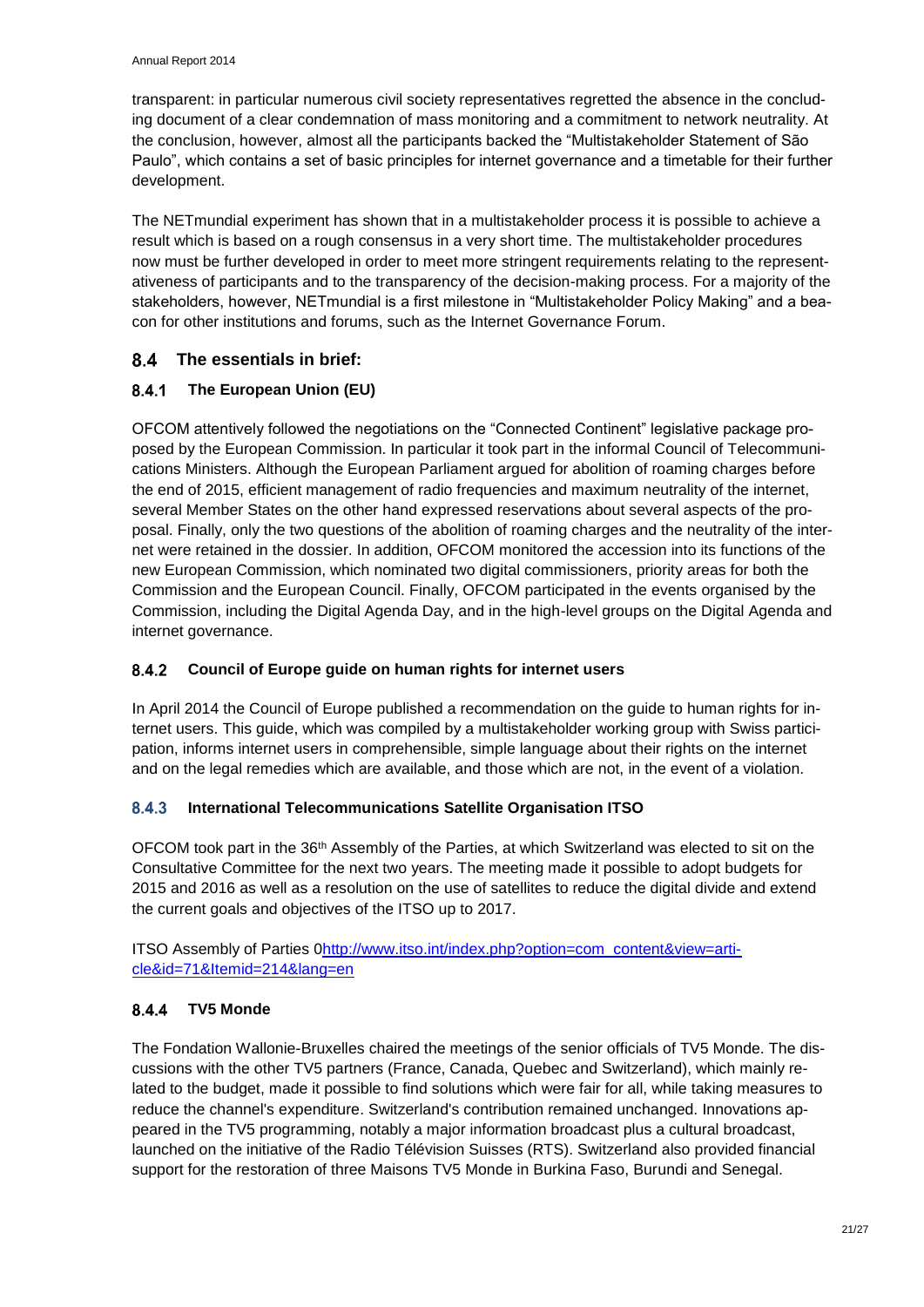#### <span id="page-24-0"></span>8.4.5 **Universal Postal Union (UPU)**

In November, OFCOM took part in the work of the Council of Administration of the UPU, which concerned in particular the budget, the management of the organisation and the amount of the annual contributions of the member states. The office was also involved in the working group in charge of the UPU's strategy from the viewpoint of the roadmap which will be adopted at the UPU Congress in 2016. It also took part in various meetings of a working group of the European Committee of Postal Regulators (WG-UPU of the CERP) aiming at coordinating the European positions within the UPU.

#### <span id="page-24-1"></span>8.4.6 **Organisation for Economic Cooperation and Development (OECD)**

The OECD's Committee on Digital Economy Policy (CDEP), one of the vice-presidencies of which is held by OFCOM, finalised its work in the area of new sources of growth and compiled two reports on Big Data and the economic impact of intellectual property. In addition, it continued its preparations for the ministerial meeting scheduled for 2016, a dossier which OFCOM is following with close attention.

## <span id="page-24-2"></span>**9 Finance**

In 2014 a number of organisational changes were made or prepared within the Resources and Organisation Division. The objective was an adjustment to the relevant processes in the federal administration which have been constructed in the financial sphere. As an accompanying measure, all members of OFCOM management were trained in the basics of procurement. With the new structure of the Human Resources Section, more latitude was created for conceptual work and the ground was prepared for the change from the hitherto rather administratively aligned HR area to a more comprehensive system of personnel management.

### <span id="page-24-3"></span>**Income and expenditure statement**

The 2014 income and expenditure account shows a total expenditure of CHF 135.9 million, up by CHF 2.4 million (2%) on the previous year. Of this, 42.5% was attributed to operating expenses, 57.3% to transfer expenditure and 0.2% to other costs. The operating expenditure includes OFCOM's financial outlay on human resources and administration, the service charges of other federal agencies and the non-financially effective depreciation of the Office's fixed assets. The transfer expenditure includes the contributions to international organisations, the subsidies in the radio and television sector and the delivery discount for newspapers and magazines (indirect press support). The other expenditure includes losses due to bad debt.

The total ordinary revenue decreased by CHF 7.7 million (14%) compared to the previous year and amounted to CHF 48.9 million. Of this, 51% was attributed to operating revenue and 49% to revenue outside the global budget. The operating revenue corresponds to OFCOM's administrative fees. The revenue outside the global budget includes radio licence fees (these constitute the largest part, at CHF 19.4, i.e. 81% ), the licence fees of the licensed radio and television stations for special funding in the radio and television sector and the proceeds as a result of violations of the law (fines and confiscated profits).

The annual funding requirement according to the revenue and expenditure account amounted to CHF 86.9 million and was therefore CHF 10.1 million higher than in the previous year. Essentially this is attributable to the lower revenue from radio licence fees.

### <span id="page-24-4"></span>**Revenue**

The regular total revenue was CHF 7.7 million lower than in the previous year. In the case of regular radio licence fees, OFCOM registered reduced revenue, because the radio licence fees for certain mobile radio frequencies formerly collected annually were discontinued. These were re-assigned in an auction of mobile radio frequencies in 2012. The revenue from the auction (basis: radio licence fees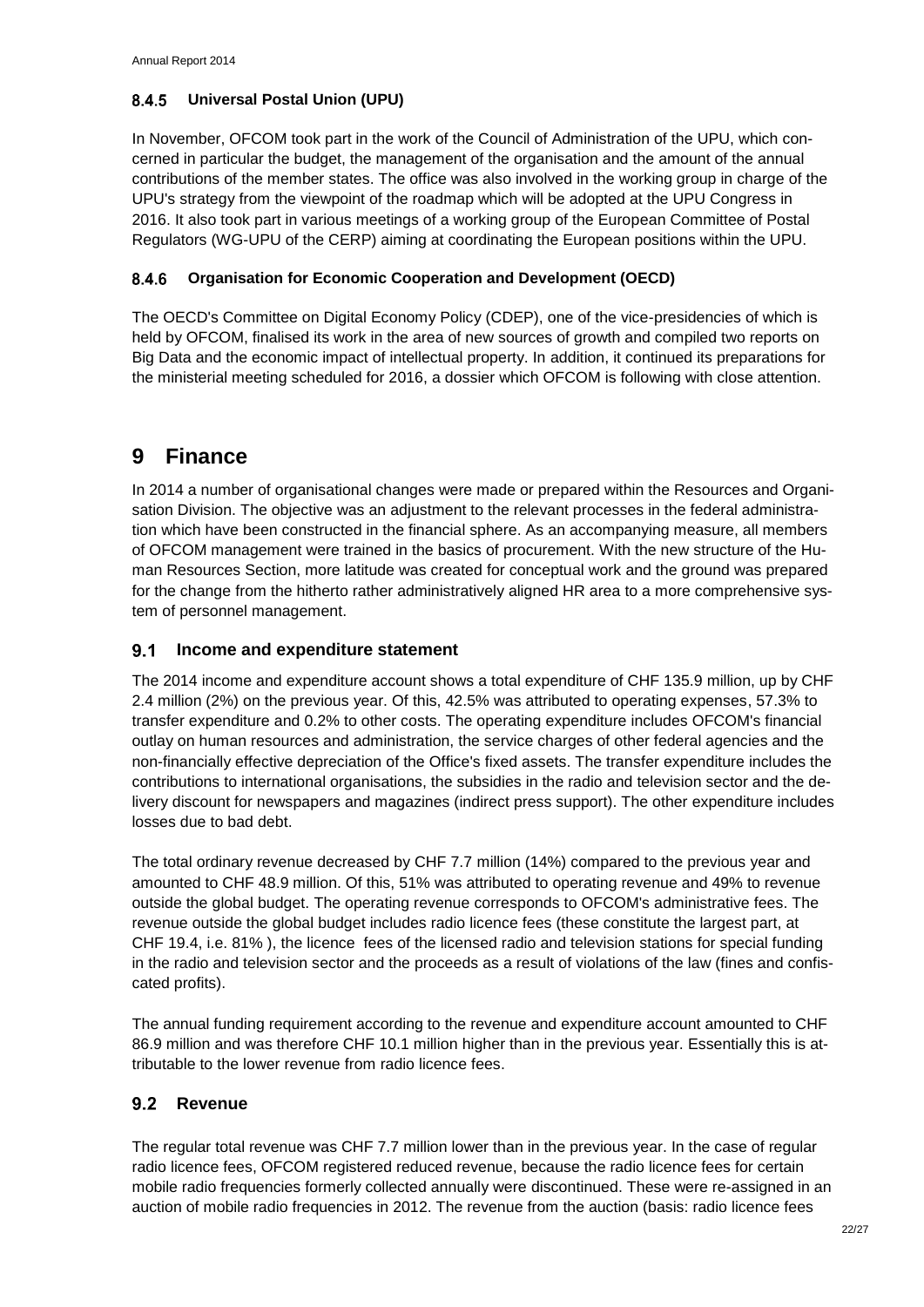calculated over the term of the radio licences) were due on a one-off basis and were booked as extraordinary revenue.

The reduced revenue from mobile radio licence fees were offset by increased revenue from radio relay links. This was because more microwave radio relay links were used in the construction of the networks for the new generation of mobile radio (LTE: Long Term Evolution).

#### <span id="page-25-0"></span> $9.3$ **Expenditure**

Total expenditure increased by only CHF 2.4 million. Part of the additional expenditure, amounting to approximately CHF 1.3 million, was attributable to OFCOM's operating expenditure (the global budget). Personnel costs increased (+ CHF 0.5 million), as did operating expenses (+ CHF 0.5 million). In addition, the provisions for employees' time credits had to be increased (+ CHF 0.4 million). The depreciations on investments fell slightly (- CHF 0.1 million). The remaining expenditure (losses on bad debts) remained practically unchanged compared to the previous year.

Expenditure in the transfer sector (expenditure outside of the global budget) increased by a total of CHF 1.1 million. Here the contribution for "the foreign service offering of the SRG" rose by CHF 1.7 million, because the TVsvizzera.it service offering was extended. The contributions for "media research" and "new broadcast technologies" (digitisation of programme service broadcasting) fell by approximately CHF 0.5 million respectively. Various projects in relation to media research were delayed because of WTO tenders.

The contributions for international organisations increased by approximately CHF 0.4 million, because the Confederation's contribution to the Universal Postal Union (UPU) has been paid by OFCOM since 2014. In previous years, this had been paid by the DETEC General Secretariat.

### <span id="page-25-1"></span>**Operating account (cost account and results account)**

The cost coverage ratio was approximately 0.5% higher than in the previous year, because the percentage increase in revenue was higher than that for costs.

Revenue rose by approximately 1.5% (CHF 0.4 million). The excess of receipts is attributable to the non-budgeted operating revenue of CHF 2 million from the payment of the excess profits of the Switch Foundation, to which the assignment of internet domain names is outsourced.

Costs have increased by only approximately 0.2% (CHF 0.1 million) and are therefore at practically the same level as the previous year.

#### <span id="page-25-2"></span>**Special funding for radio and television**  $9.5$

The revenue from the radio and television broadcasters' licences, which is used for sector-specific funding of various financial aids in the area of radio and television (media research, use of new technologies and archiving of programs) was CHF 2.5 million, 0.3 million lower than in the previous year. However, since the contribution paid to media research (CHF 1.2 million) and for the "new broadcast technologies" (CHF 0.7 million) was lower than the receipts, CHF 0.6 million flowed into this fundingrelated account associated with this special funding. Its balance therefore increased from approximately CHF 8.8 million to 9.3 million.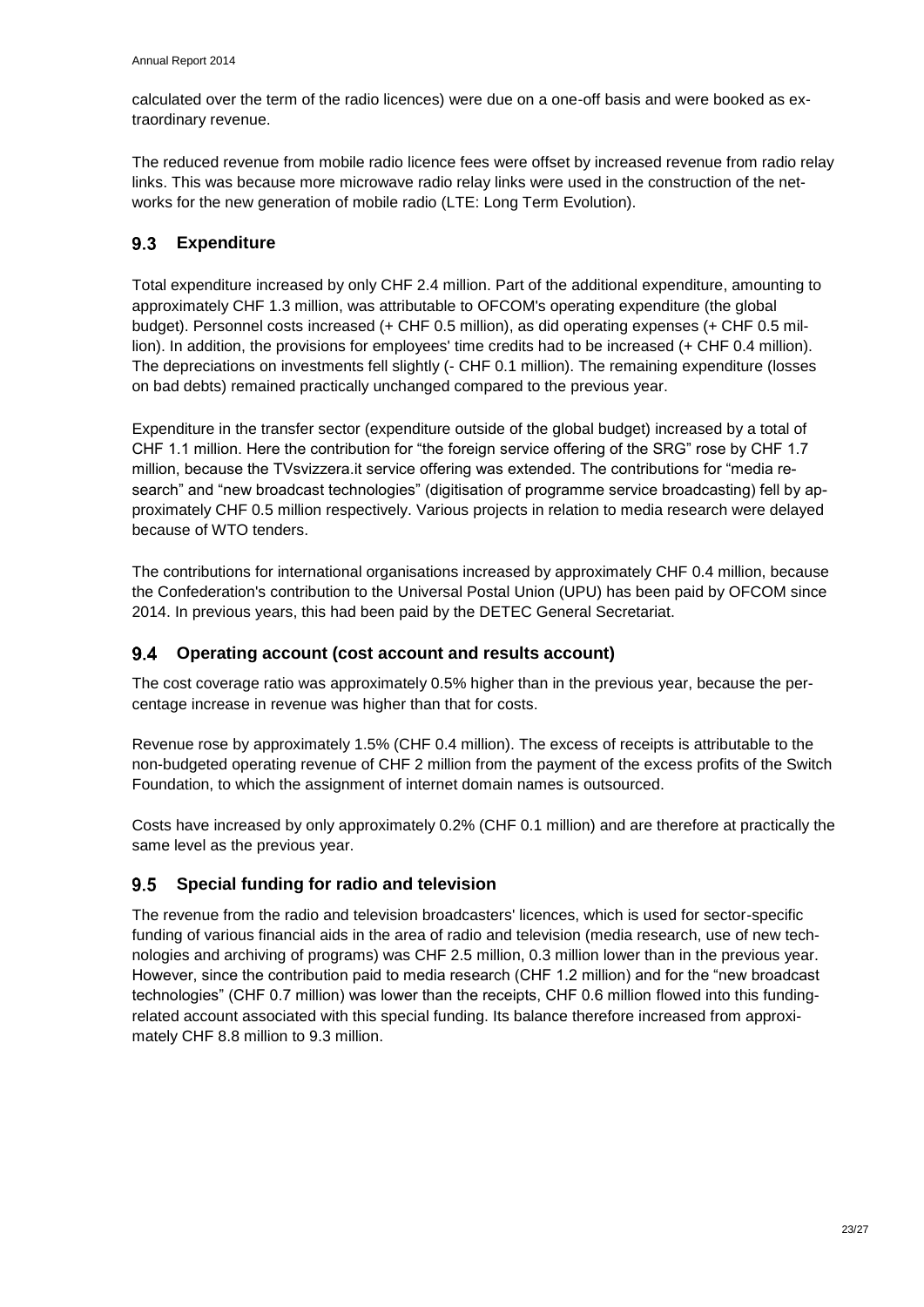#### <span id="page-26-0"></span> $9.6$ **Financial development in the period 2012-2014**

according to the Confederation's New Accounting Model NAM)

| 2011<br>1. Profit and loss account (revenue, expenditure)<br>(CHF<br>mill.) |                        | 2012<br>(CHF<br>mill.) | 2013<br>(CHF<br>mill. $)$  | Change on<br>previous<br>year (CHF<br>mill.) | ℅            |
|-----------------------------------------------------------------------------|------------------------|------------------------|----------------------------|----------------------------------------------|--------------|
| 1.1 Ertrag                                                                  |                        |                        |                            |                                              |              |
| Function revenue - global budget OFCOM                                      | $-24.0$                | $-28.2$                | $-24.7$                    |                                              | $-3.5 - 12%$ |
| Administrative fees                                                         | $-23.6$                | $-27.9$                | $-24.7$                    |                                              | $-3.3 - 12%$ |
| Resolution of reserves holiday/overtime credits                             | $-0.3$                 | $-0.2$                 | $-0.1$                     |                                              | $-0.2 - 75%$ |
| Other revenue / (CO2 tax)                                                   | $-0.1$                 | 0.0                    | 0.0                        |                                              | $0.0 - 29%$  |
| Revenue outside the global budget - regular                                 | $-30.4$                | $-30.4$                | $-31.9$                    | 1.5                                          | 5%           |
| Radio licence fees                                                          | $-25.9$                | $-25.9$                | $-27.5$                    | 1.6                                          | 6%           |
| Radio licence fees (not effective on financing)                             | $-1.1$                 | $-1.1$                 | $-1.1$                     | 0.0                                          | 0%           |
| Revenue from administrative penalty procedures                              | $-0.5$                 | $-0.6$                 | $-0.5$                     | $-0.1$                                       | $-12%$       |
| Licence fees, radio and television                                          | $-2.8$                 | $-2.8$                 | $-2.8$                     | 0.0                                          | $-2%$        |
| Subtotal regular revenue                                                    | $-54.3$                | $-58.6$                | $-56.6$                    | $-2.0$                                       | $-3%$        |
| Revenue outside the global budget - extraordinary                           |                        | $0.0$ -738.0           | 0.0                        | $-738.0$ 100%                                |              |
| Revenue from re-allocation of mobile radio frequencies<br>(Auction)         | 0.0                    | $-738.0$               | 0.0                        | $-738.0$                                     | 100%         |
| <b>Total revenue</b>                                                        | $-54.3$                | $-796.6$               | $-56.6$                    | $-740.0$ $-93%$                              |              |
| 1.2 Expenditure                                                             | 2011<br>(CHF<br>mill.) | 2012<br>(CHF<br>mill.) | 2013<br>(CHF<br>$ mill.$ ) | Change on<br>previous<br>year (CHF<br>mill.) | %            |
| Function expenditure - global budget OFCOM                                  | 57.1                   | 58.1                   | 56.5                       | 1.6                                          | $-3%$        |
| Personnel costs I (effective on financing)                                  | 41.2                   | 41.6                   | 41.3                       | 0.3                                          | $-1%$        |
| Personnel costs II (Confederation, cost allocation)                         | 0.1                    | 0.1                    | 0.0                        |                                              | $0.0 - 66%$  |
| Material expenditure I (effective in financing)                             | 5.9                    | 5.7                    | 5.0                        |                                              | $-0.7 - 13%$ |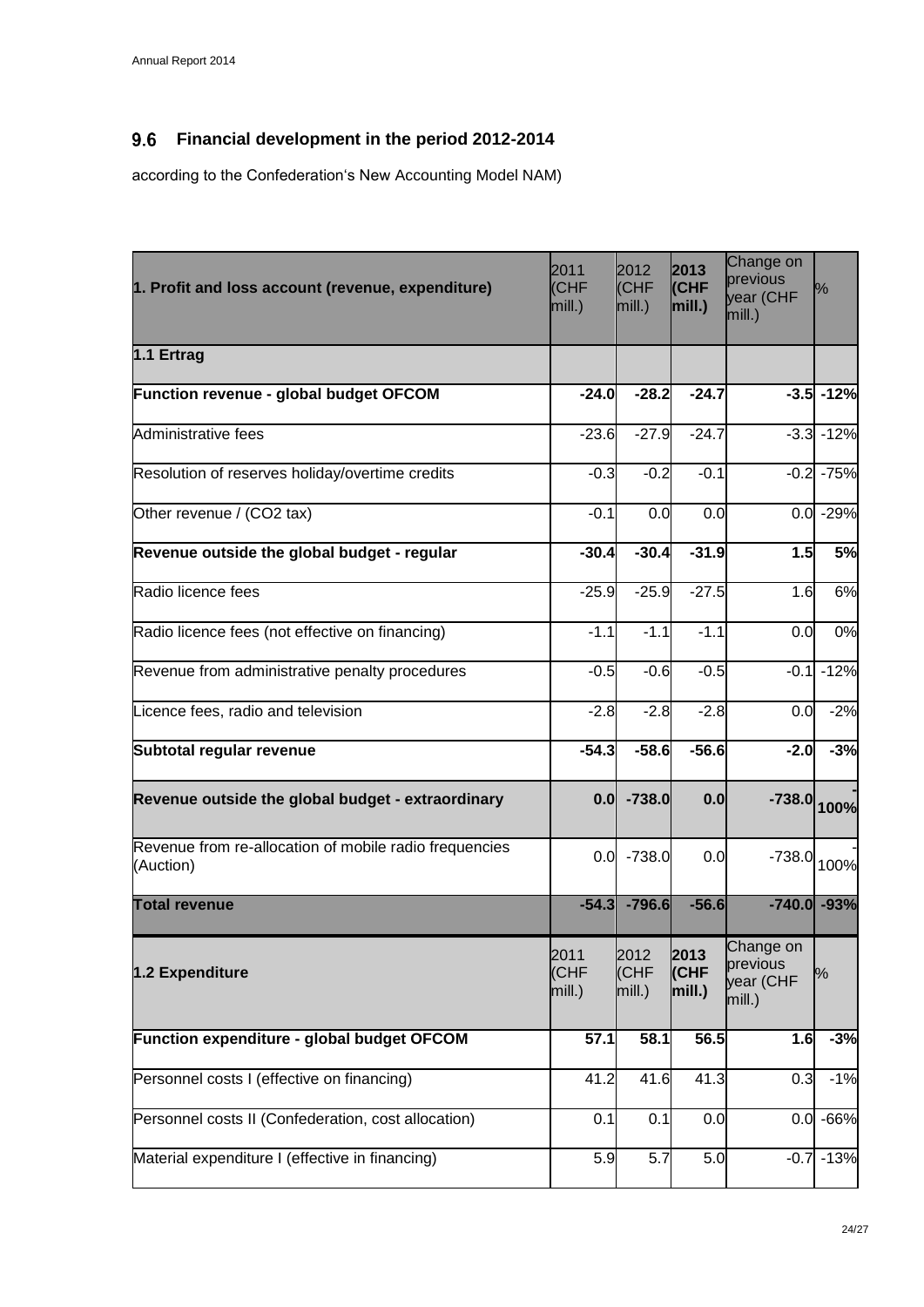| Material expenditure II (effective in financing - withdrawal<br>from reserves for specific purposes) | 0.5                    | 1.1                          | 0.6                    | $-0.5$                                       | $-44%$       |
|------------------------------------------------------------------------------------------------------|------------------------|------------------------------|------------------------|----------------------------------------------|--------------|
| Material expenditure III (Confederation, cost allocation)                                            | 8.1                    | 8.1                          | 8.0                    | $-0.1$                                       | $-2%$        |
| Depreciation (not effective on financing)                                                            | 1.3                    | 1.5                          | 1.6                    | 0.1                                          | 5%           |
| <b>Transfer expediture</b>                                                                           | 26.6                   | 23.6                         | 76.7                   |                                              | 53.1 225%    |
| Contributions to international organisations                                                         | 3.7                    | 3.7                          | 3.6                    | $-0.1$                                       | $-3%$        |
| Contributions to international organisations                                                         | 3.7                    | 3.7                          | 3.6                    | $-0.1$                                       | $-3%$        |
| <b>Subsidies / Financial aid</b>                                                                     | 22.9                   | 19.9                         | 73.1                   |                                              | 53.2 267%    |
| Contribution to SRG offering for foreign countries                                                   | 20.1                   | 16.6                         | 18.6                   | 2.0                                          | 12%          |
| Training of programme-makers                                                                         | 0.9                    | 1.0                          | 1.0                    | 0.0                                          | 4%           |
| Contribution to media research                                                                       | 1.1                    | 1.7                          | 1.7                    |                                              | $0.0 - 1.4%$ |
| New broadcasting technology                                                                          | 0.1                    | 0.0                          | 1.2                    | 1.2                                          | 100%         |
| Programme archiving                                                                                  | 0.1                    | 0.0                          | 0.0                    |                                              | $0.0 - 75%$  |
| Contribution to broadcasting of programmes in mountain re-<br>gions                                  | 0.6                    | 0.6                          | 0.6                    | 0.0                                          | 4%           |
| Delivery moderation on newspapers and magazines                                                      | 0.0                    | 0.0                          | 50.0                   |                                              | 50.0 100%    |
| Other expenditure                                                                                    | 0.2                    | 2.6                          | 0.2                    | $-2.3$                                       | $-91%$       |
| Losses on receivables (separate since 2011)                                                          | 0.2                    | 2.6                          | 0.2                    |                                              | $-2.3 - 91%$ |
| <b>Total expenditure</b>                                                                             | 83.9                   | 84.3                         | 133.4                  | 49.2                                         | 58%          |
| Regular financing requirement (regular revenue + ex-<br>penditure = financing requirement)           | 29.6                   | 25.6                         | 76.8                   |                                              | 51.1 199%    |
| 2. Investment account (revenue, expenditure) (global<br>budget OFCOM)                                | 2011<br>(CHF<br>mill.) | 2012<br><b>CHF</b><br>mill.) | 2013<br>(CHF<br>mill.) | Change on<br>previous<br>year (CHF<br>mill.) | l%           |
| Revenue                                                                                              | 0.0                    | 0.0                          | 0.0                    | 0.0                                          | 0%           |
| <b>Expenditure</b>                                                                                   | 1.5                    | 1.4                          | 1.0                    | $-0.3$                                       | $-23%$       |
| Thereof withdrawal from reserves for specific purposes                                               | 0.1                    | 0.1                          | 0.4                    |                                              | 0.3 186%     |
| Balance (revenue - expenditure)                                                                      | 1.5                    | 1.4                          | 1.0                    |                                              | $-0.3 - 23%$ |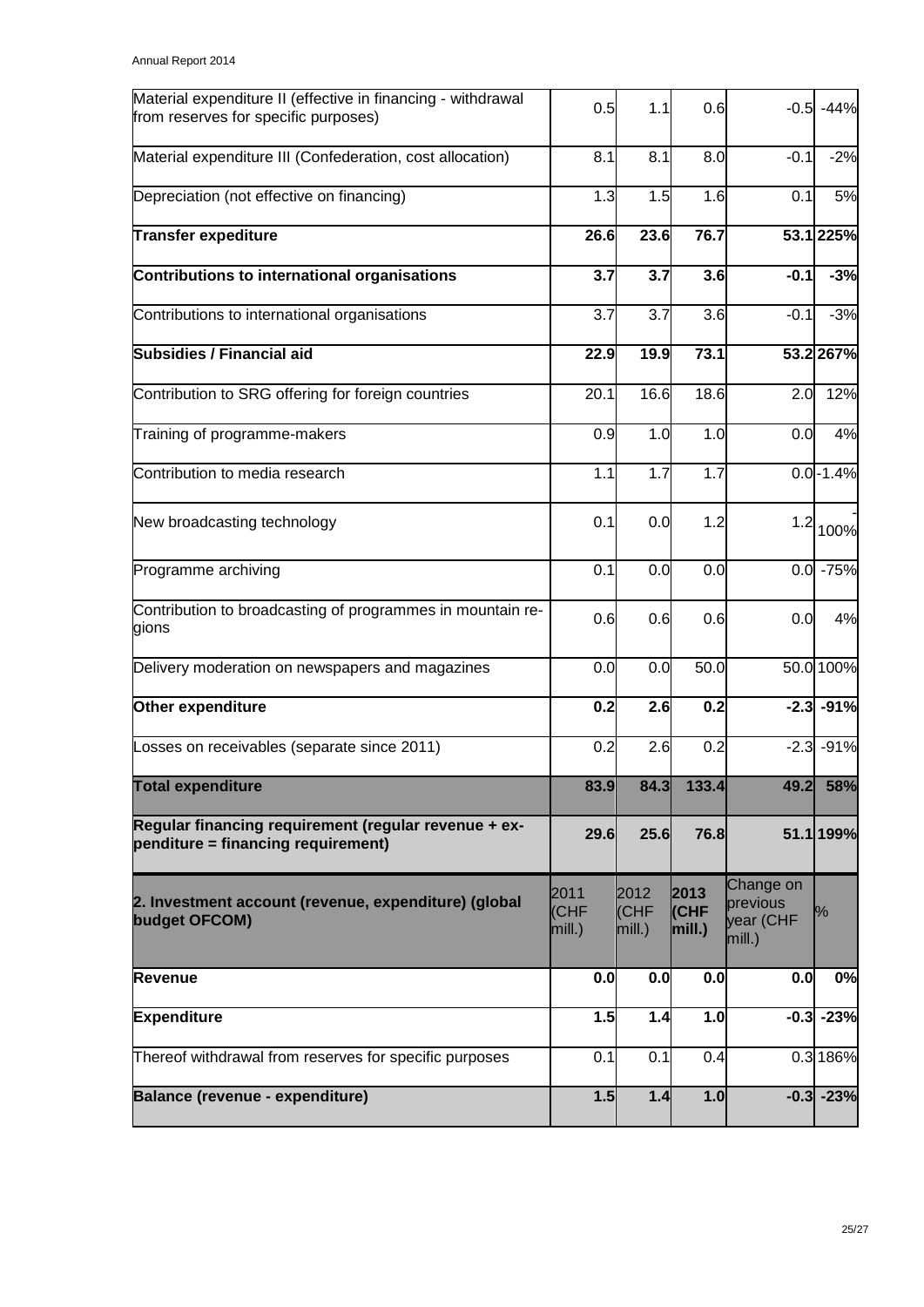| 3. Operating account (revenue, costs)                                             | 2011<br>(CHF<br>mill.) | 2012<br><b>CHF</b><br>mill.) | 2013<br>(CHF<br>mill.) |        | Change on<br>previous<br>year (CHF<br>mill.) | l%            |
|-----------------------------------------------------------------------------------|------------------------|------------------------------|------------------------|--------|----------------------------------------------|---------------|
| Revenue (administrative fees)                                                     | $-23.6$                | $-27.9$                      | $-24.7$                |        |                                              | $-3.3 $ 11.7% |
| Costs (incl. calculated interests and insurances) until 2011<br>including ComCom  | 58.6                   | 58.5                         | 56.9                   |        |                                              | $-1.6 - 2.7%$ |
| <b>Balance (revenue + costs)</b>                                                  | 35.0                   | 30.5                         | 32.2                   |        | 1.7                                          | 5.5%          |
| Level of cost coverage                                                            |                        | 40.3% 47.8%                  | 43.4%                  |        |                                              | $-4.4%$       |
| 4. Special finance, radio and television                                          |                        |                              |                        |        |                                              |               |
| Funds for specific purposes to licence fees, radio and<br>television broadcasters | 2011<br>(CHF mill.)    | 2012                         | (CHF mill.)            |        | 2013<br>(CHF mill.)                          |               |
| Revenue, related to specific purposes                                             |                        | $-2.8$                       |                        | $-2.8$ |                                              | $-2.8$        |
| Licence fees, radio and television                                                |                        | $-2.8$                       |                        | $-2.8$ |                                              | $-2.8$        |
| additional removal from funds for specific purposes                               |                        | 0.0                          |                        | 0.0    |                                              |               |
| <b>Expenditure, specially financed</b>                                            |                        | 1.2                          |                        | 1.7    |                                              | 2.9           |
| Contribution to media research                                                    |                        | 1.0                          |                        | 1.7    |                                              | 1.7           |
| New broadcasting technology                                                       |                        | 0.1                          |                        | 0.0    |                                              | 1.2           |
| Programme archiving                                                               |                        | 0.1                          |                        | 0.0    |                                              | 0.0           |
| Deposit into funds for specific purposes (end of year)                            |                        | 1.6                          |                        | 1.0    |                                              | $-0.1$        |
| Balance of funds for specific purposes (end of year)                              |                        | 7.8                          |                        | 8.9    |                                              | 8.8           |

#### <span id="page-28-0"></span> $9.7$ **Employees**

As of 31 December, 2014, OFCOM employed 277 people (permanent personnel, excluding apprentices, trainees and ComCom and COFEM personnel), of whom 106 are women, i.e. 38% of the total. The average age is 47.5 years

### <span id="page-28-1"></span>**Linguistic distribution**

Of OFCOM's employees, 59.6% have German as their first language, 32.8% French and 5.4% Italian. The languages of the remaining 2.2% are English, Portuguese, Russian or Serbian.

#### <span id="page-28-2"></span>**Apprenticeships** 9.9

In 2014, 14 apprentices were being trained at OFCOM; 6 were completing a commercial apprenticeship and the others a media technology apprenticeship.